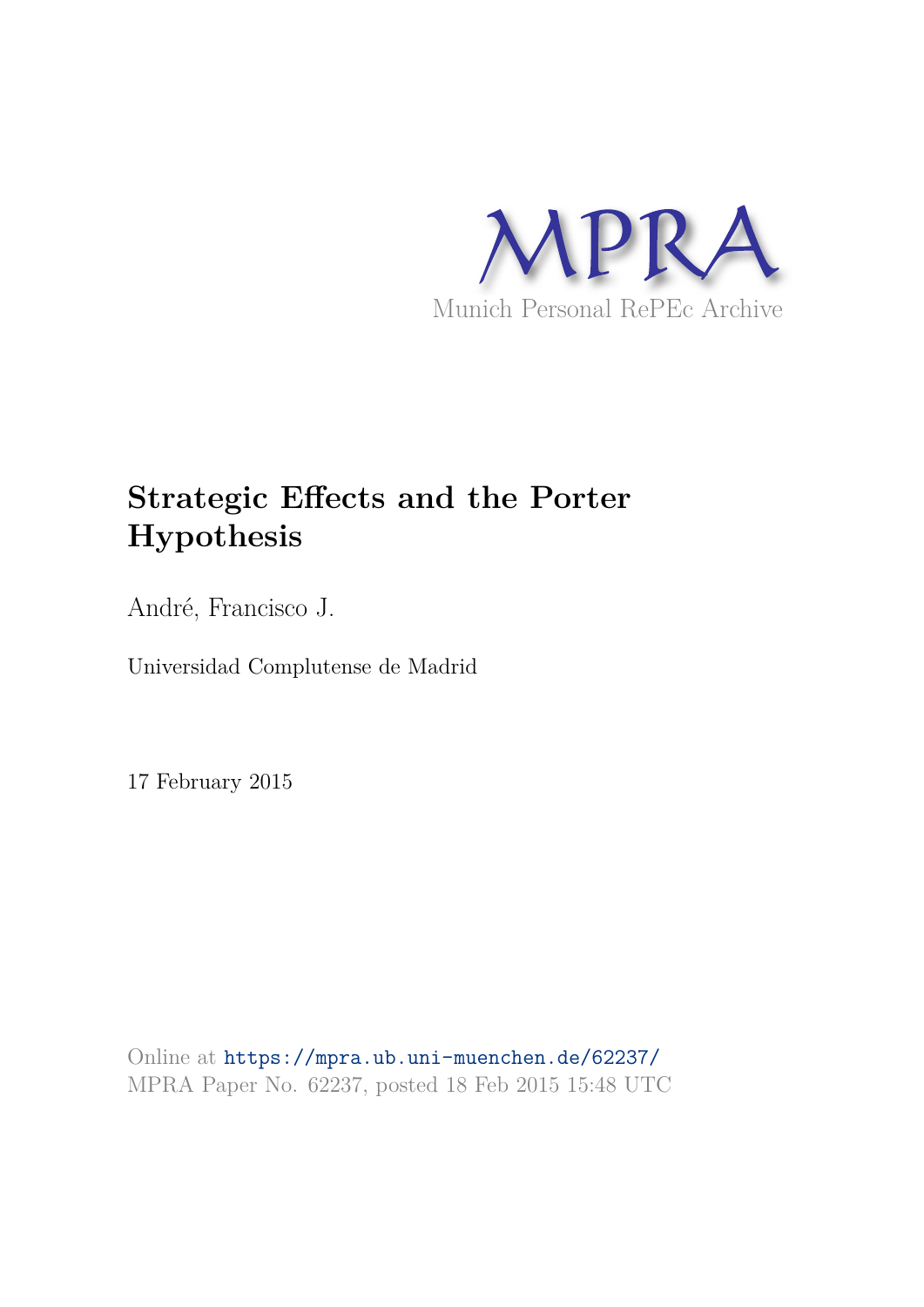## Strategic Effects and the Porter Hypothesis<sup>∗</sup>

Francisco J. André

Universidad Complutense de Madrid

February 18, 2015

#### Abstract

Environmental protection and firms' competitiveness are typically seen as conflicting elements as firms tend to ignore the environmental consequences of their actions and any regulation forcing them to modify their policies can only make them worse-off. Contrarily to this traditional paradigm, the Porter Hypothesis suggests the existence of "low hanging fruits" in the sense that some environmental policies may simultaneously benefit the environment and domestic competitiveness. Our aim is to identify the main theoretical arguments that have been proposed in the literature to support the validity of the Porter Hypothesis and pick the most significant contributions paying special attention to the strategic and international trade aspects. After presenting some general issues and different interpretations of the Porter Hypothesis, we review different theoretical explanations such as the generation of scarcity rents, the use of environmental regulation by national governments as an instrument of strategic trade policy, the existence of externalities in technology adoption, the interaction with output quality competition and the existence of information incompleteness.

<sup>∗</sup>This work has been prepared to be included as a chapter in the book "Game Theory Applications to Environmental Economics", edited by Felix Munoz-Garcia and Ana Espinola-Arredondo, within the six volumes contained in the "WSPC Set on Globalization, Society and Environment", edited by Ariel Dinar, to be published by World Scientific Press. I thank Robert Mohr for useful comments and Barry Readman for proofreading the text. I also acknowledge financial support from research projects ECO2012-39553- C04-01 (Spanish Ministry of Science and European Regional Development Fund, ERDF), SEJ-04992 and SEJ-6882 (Andalusian regional government).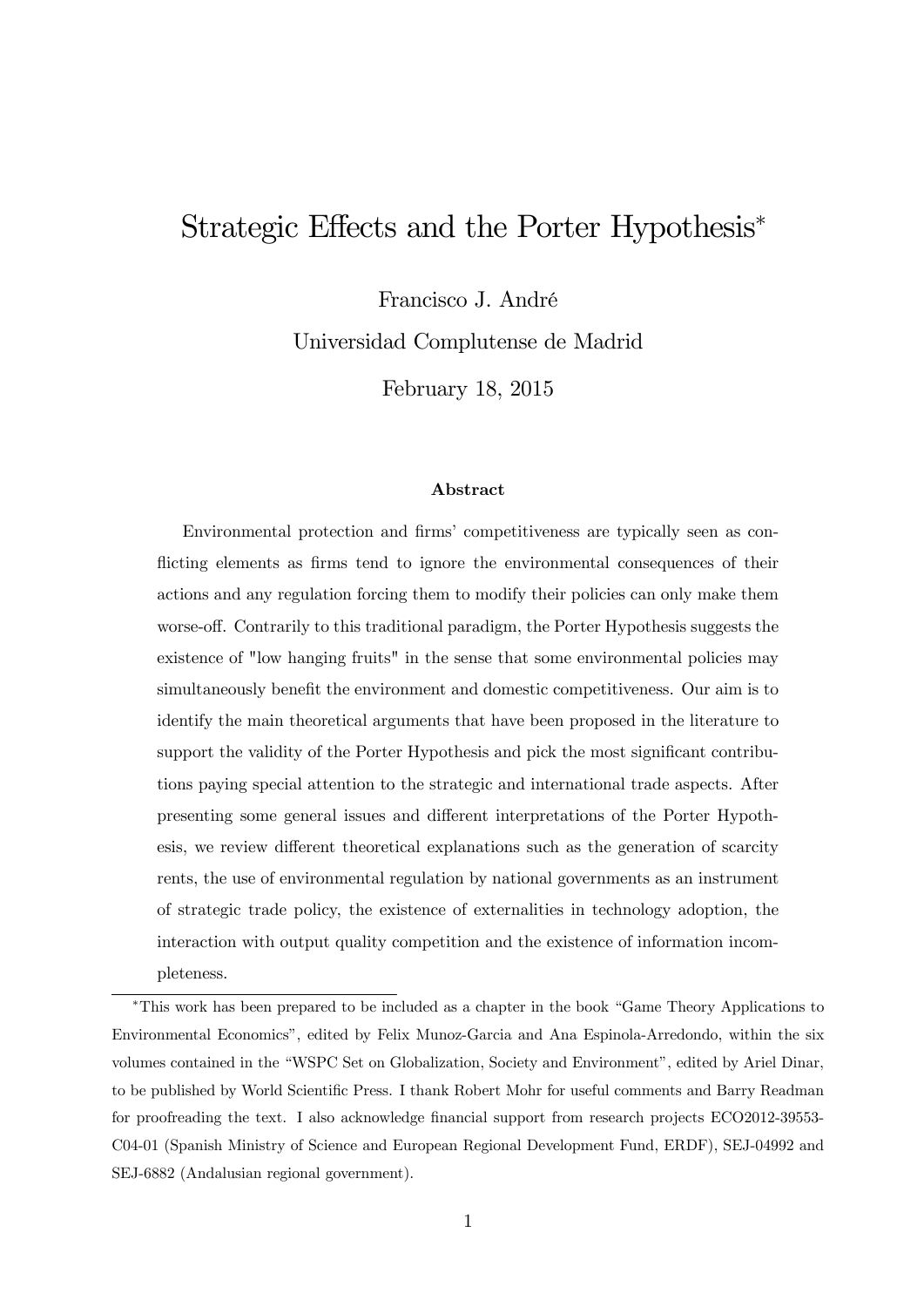### 1 Introduction

This paper presents a review of the theoretical contributions linked to the so-called Porter Hypothesis, placing special emphasis on the strategic and international trade aspects. This controversial hypothesis has challenged some of the common beliefs in the neoclassical paradigm by suggesting the existence of "low hanging fruits" in the sense that some environmental policies may simultaneously benefit the environment and domestic competitiveness. Although this idea had already been suggested by Porter in his book "The Competitive Advantage of Nations" (Porter 1990) and a brief article (Porter 1991), the Porter Hypothesis was more clearly stated, explained and documented with real-life case studies in a joint article by Michael Porter and Claas van der Linde published in the Journal of Economic Perspectives in 1995.

Traditionally, environmental protection and firms' competitiveness have been seen by economists as conflicting elements in the sense that, when firms pursue their corporate objectives, they do not care about the environmental consequences of their actions. Thus, any regulation forcing them to modify their policies can only make them worse-off. In the conventional theoretical framework, this is typically explained as firms solving a profit maximization problem. Any exogenously imposed environmental policy will represent a constraint for the firm or, in other words, a limitation of its feasible set. Since the solution of a constrained problem cannot be superior to that of an unconstrained one, it follows that firms cannot be better off when subject to a tougher environmental regulation.

This is not to say that environmental policy should not be applied. The theory of market failure teaches us that public intervention can be justified to deal with inefficiencies caused by externalities, the presence of public or open access goods or other market failures. In the case of environmental regulation, it may be justified on the grounds of social and environmental interests, in spite of the negative effect they would have on private firm's interests.

The novelty of Porter's contribution is to state that environmental protection policies are not necessarily detrimental for firms' results. Actually, under some circumstances, it may be the other way around since a properly designed environmental policy can help firms become more competitive. According to Porter and van der Linde (1995), the environmentcompetitiveness debate has been framed incorrectly. The notion of an inevitable struggle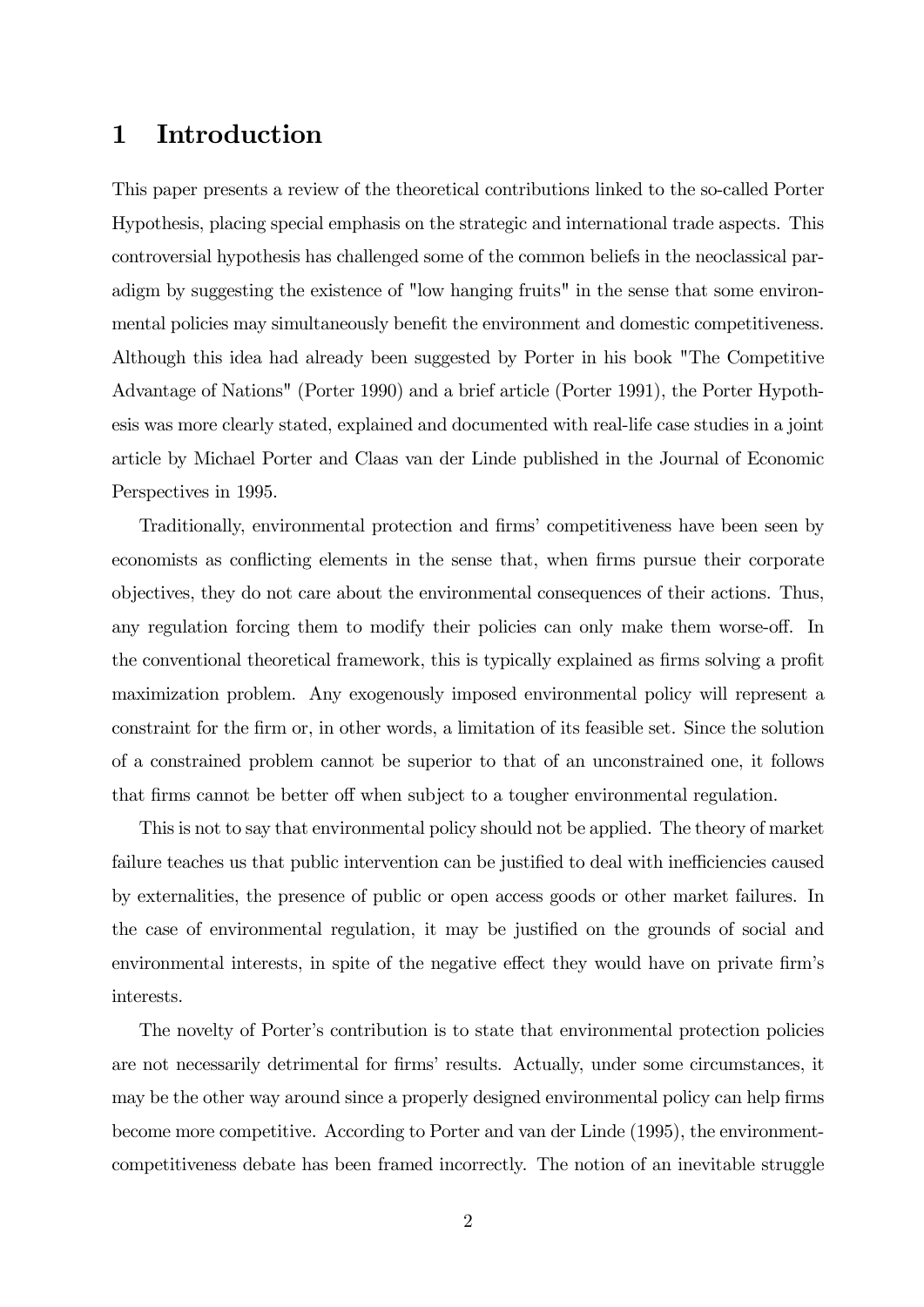between ecology and the economy grows out of a static view of environmental regulation, in which technology, products, processes and customer needs are all fixed (p. 97) They also claim that the paradigm defining competitiveness has shifted away from this static model and nowadays competitive advantage rests in the capacity for innovation and improvement. Under this new framework, they argue, properly designed environmental policies can trigger innovation that may partially or more than fully offset the costs of complying with them.

If this claim is true, it has important implications regarding the design and implementation of environmental regulation. Particularly, it affects the cost-benefit assessment of environmental policies at the national level, which are often argued to erode domestic competitiveness in international markets. The common argument is that if domestic firms are subject to more stringent regulations that their foreign competitors they will be placed at a competitive disadvantage. Therefore, if the aim of promoting domestic competitiveness is important enough, it may be defensible to apply lax environmental legislations, which is commonly known as ecological dumping (see, e.g., Rauscher, 1994). The implication of the Porter Hypothesis is the opposite: being the first to apply strict environmental regulations can give a first-mover advantage to domestic firms.

Whether one agrees with Porter's claim or not, its impact cannot be denied as it has provoked a lively debate both in the theoretical and the empirical literature.<sup>1</sup> In empirical terms, the challenge is to determine whether the reported evidence supports that environmental regulation tends to erode firm's competitiveness, as it is defended by the orthodox position or, on the contrary, it is likely to foster competitiveness as it is affirmed by Porter and van der Linde (1995). Neither the proponents nor the opponents of the Porter Hypothesis claim that their position holds with probability one. The critics claim that, although some anecdotal empirical evidence in the direction suggested by Porter could be found, it should be seen as the exception rather than the rule. Porter and var der Linde, on the other hand, admit that not every environmental policy will be beneficial for competitiveness, but this is even likely to arise when the regulation is properly designed.

<sup>&</sup>lt;sup>1</sup> According to Google Scholar, on December 17th 2014, Porter and Van der Linde (1995) had been cited 4238 times. So, including the present one, there are at least 4239 citations! Heyes and Liston-Heyes (1999) make the interesting point that, whether Porter's hypothesis is fully right or not, as it receives a significant credence among a large number of professionals, the environmental authorities should pay attention to it when designing regulations.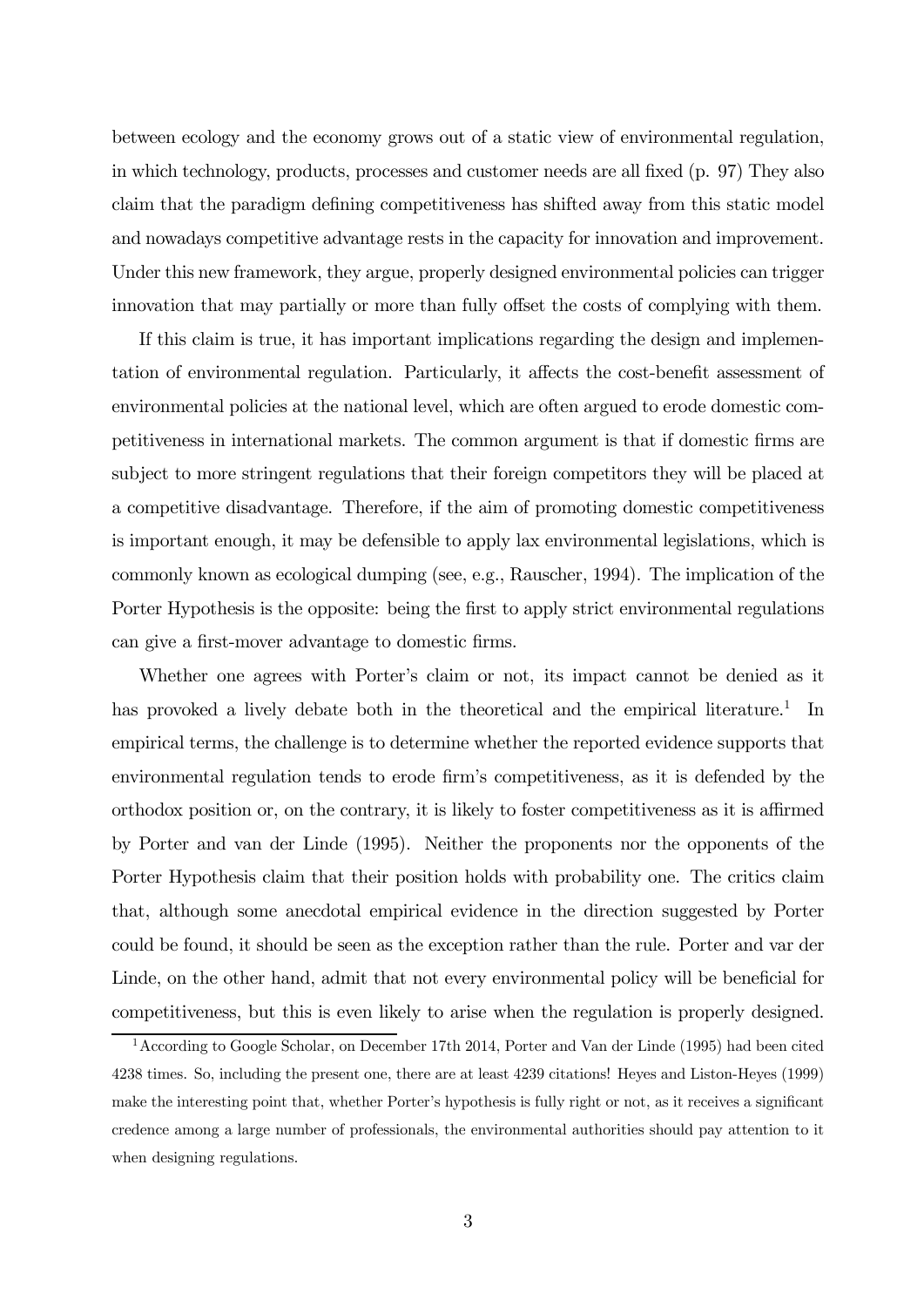So, as pointed out by Popp (2005), the debate over the Porter Hypothesis can be seen as a controversy over the likelihood that complete offsets may occur or not. In this respect, many studies have been conducted to test the effect of environmental regulations on firms' competitiveness and some evidence has been found to support both positions. For a survey of empirical works see Brännlund et al. (2009), Ambec and Lanoie (2008) or Ambec et al. (2013).

The focus of this chapter is rather on the theoretical and conceptual side. On the grounds of standard economic theory, Porter's view has received a skeptical and critical response from many economists. See, for example, Palmer et al. (1995), Jaffe et al. (1995) or Jaffe and Palmer (1997). As a first central criticism, focused on firms' rationality, the Porter Hypothesis implies that firms might systematically overlook opportunities to innovate and improve their own results, and this seems difficult to reconcile with the neoclassical view of the firm as a rational profit-maximizing entity. In short, if environmental innovation were profit-enhancing, firms would be willing to move in that direction on their own without any governmental prompting. As a more policy-oriented criticism, the Porter Hypothesis seems to suggest that the government can make painless or costless decisions, which contradicts the common economic belief that "there is no free lunch".

In other words, in a world with perfectly rational profit-maximizing firms, perfect markets, perfect information and no coordination problems, the idea that risk-neutral firms might benefit from any exogenously imposed obligation, such as a new or a tougher environmental policy, cannot be supported in conceptual terms. As such, this statement is difficult to contradict and, accordingly, the theoretical arguments in favor of the Porter Hypothesis rest on the existence of either incomplete rationality or some market imperfection. In this paper we focus on those issues involving strategic behavior either within the firm, among domestic firms or between domestic and foreign firms. As we show below, different authors have proved that the interaction among rational agents can generate some situations in which the Porter Hypothesis may hold, at least in principle.

Our aim is to identify the main theoretical arguments that have been proposed in the literature to support the validity of the Porter Hypothesis and pick the most significant contributions. Our purpose is not to present a thorough survey of all the literature on the Porter Hypothesis, but simply to identify some of the most plausible channels and provide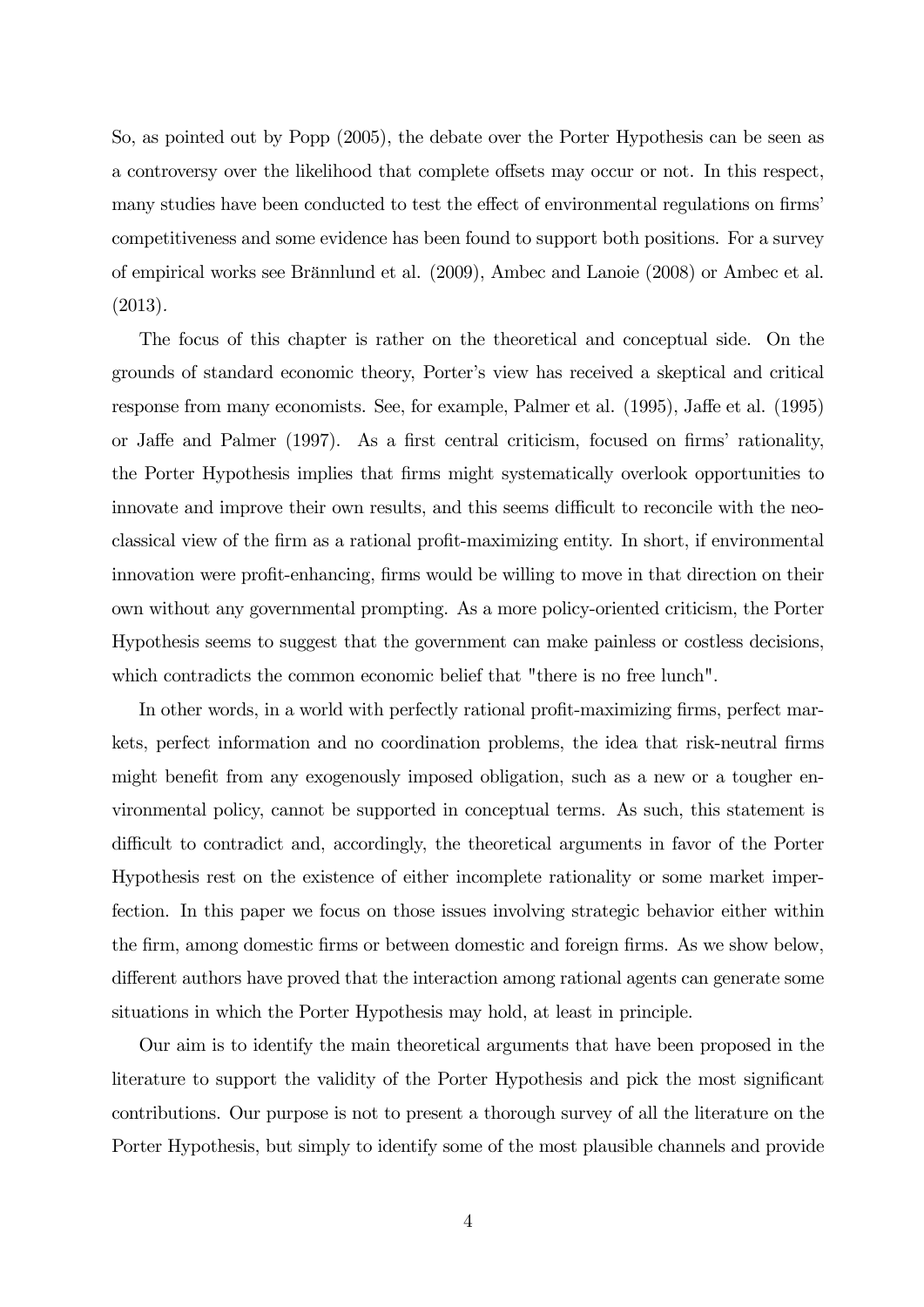a more or less comprehensive and self-contained summary of the key contributions. For a broader literature revision see Wagner (2004), Ambec and Barla (2006), Brännlund et al. (2009) or more recently Ambec et al. (2013).

The structure of the reminder is the following. In Section 2 we present some general issues and different interpretations of the Porter Hypothesis. In Sections from 3 to 7 we review some theoretical explanations based on strategic effects. Specifically, Section 3 explains how environmental policy can benefit firms through the generation of scarcity rents. Section 4 reviews the use of environmental regulation by national governments as an instrument of strategic trade policy. Section 5 focuses on the existence of externalities in technology adoption, both in the output sector and the abatement sector. Section 6 introduces quality-competition considerations both in the domestic and the international framework. The last strategic channel we review, in Section 7, is related to information incompleteness in two different contexts: within the firm and at the output market level. Some relevant contributions, although not specifically linked to strategic effects, are gathered in Section 8. Finally, Section 9 provides some final thoughts and policy implications.

# 2 General ideas and different versions of the Porter Hypothesis

One difficulty that arises when addressing the Porter Hypothesis from a scientific point of view is to clarify its interpretation. It is not a hypothesis in the statistical sense, as Porter and van der Linde did not write a formal statement to be tested in the form of a null hypothesis versus an alternative one. Rather, what they did is to propose a general idea and offer some real-life examples to illustrate how this general idea can work in practice. The result of this lack of specificity is that different authors have interpreted the Porter Hypothesis in different ways. In other words, apart from (or rather, before than) the debate if the Porter Hypothesis is true or not, there is another debate about what the Porter Hypothesis really says. The main issues that are present in the debate can be summarized in the following questions:

1.- Can environmental regulation foster firm's innovation? If so, is this true in general or just for some kinds of regulation?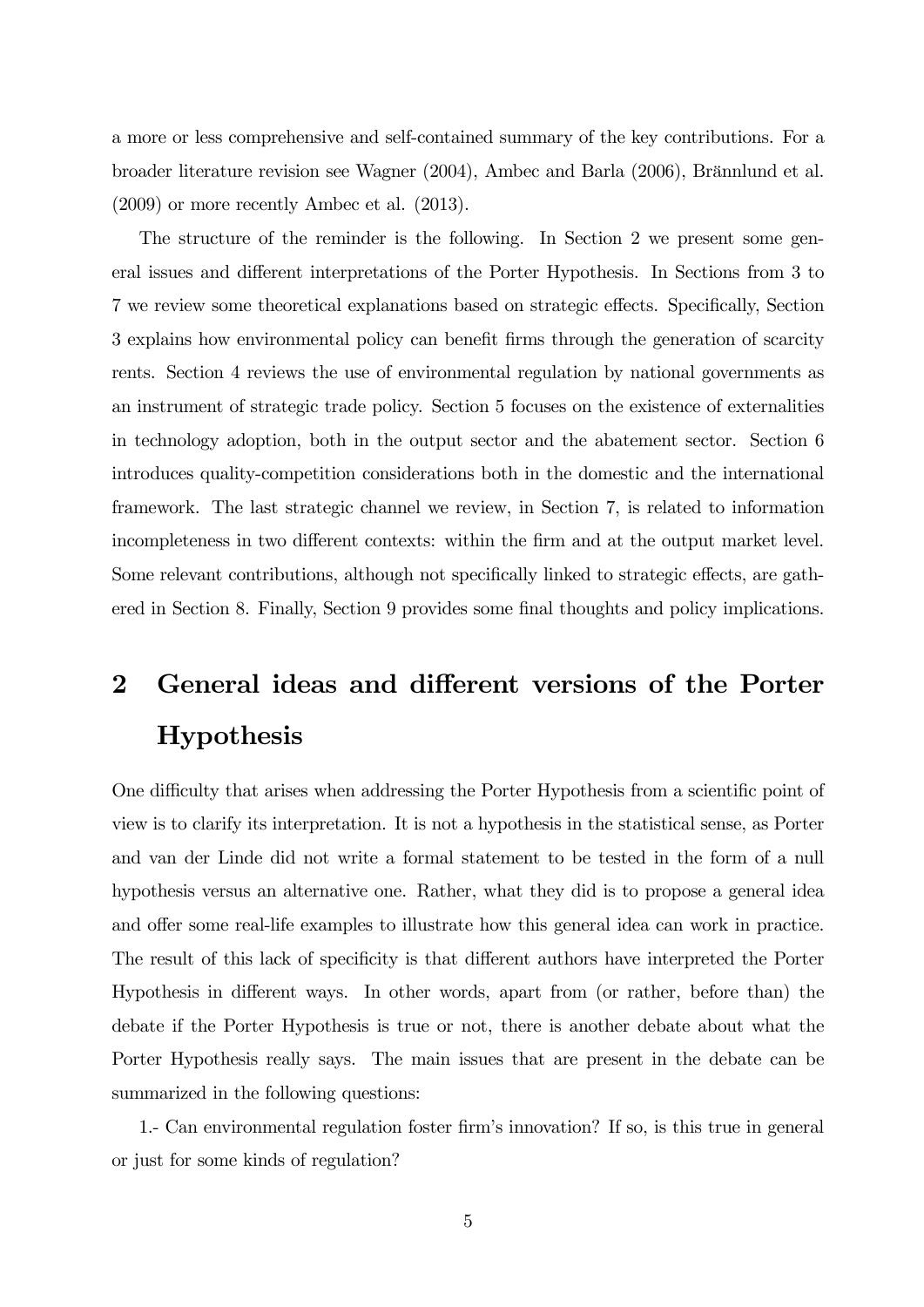2.- Can regulation-induced innovations generate some benefits for the firms that are subject to the regulation?

3.- If those benefits exist, can they be strong enough to (totally or even more than fully) offset the cost of complying with the regulation?

Jaffe and Palmer (1997) distinguished among the "weak," "narrow," and "strong" versions of the Porter Hypothesis. The weak version suggests that environmental regulation is prone to foster some types of innovation. As environmental regulation places constraints on firms, it creates additional costs that will prompt them to innovate in the sense of developing new procedures and activities to soften those cost increases. So, according to the weak version, the answer to questions 1 and 2 would be generally yes and the answer to question 3 would be generally not.

As Porter and van der Linde emphasized, to stimulate innovation, environmental regulation should be properly designed and, more specifically, it should be flexible and focus on outcomes rather than processes.<sup>2</sup> According to this point, the "narrow" version of the Porter Hypothesis argues that certain types of environmental regulation, but not all of them, stimulate innovation. According to this version, the answer to question 1 is yes only for some types of regulations, but not for all of them. The answer to the second question is yes conditional on having a regulation that meets the first requirement. The answer to the third question is, again, generally not.

Finally, the "strong" version is the only one that provides a positive answer to the third question, which implicitly implies a positive answer to the second question, i.e., environmental regulation can generate benefits that offset the costs of compliance and make firms better-off. Nobody (including Porter and van der Linde) claims that this is true for every type of regulation and, therefore, if one is to defend the strong version, inevitably the answer to all three questions would be yes only for some types of regulation.

The core of the controversy around the Porter Hypothesis is related to question 3.

<sup>2</sup>Specifically, Porter and van der Linde (1995) state that "If environmental standards are to foster the innovation offsets that arise from new technologies, they should adhere to three principles: first, they must create the maximum opportunity for innovation, leaving the approach to innovation to industry, second, regulations should foster continuous improvement, rather than locking in any particular technology, and third, the regulatory process should leave as little room as possible for uncertainty at every stage". (p. 110).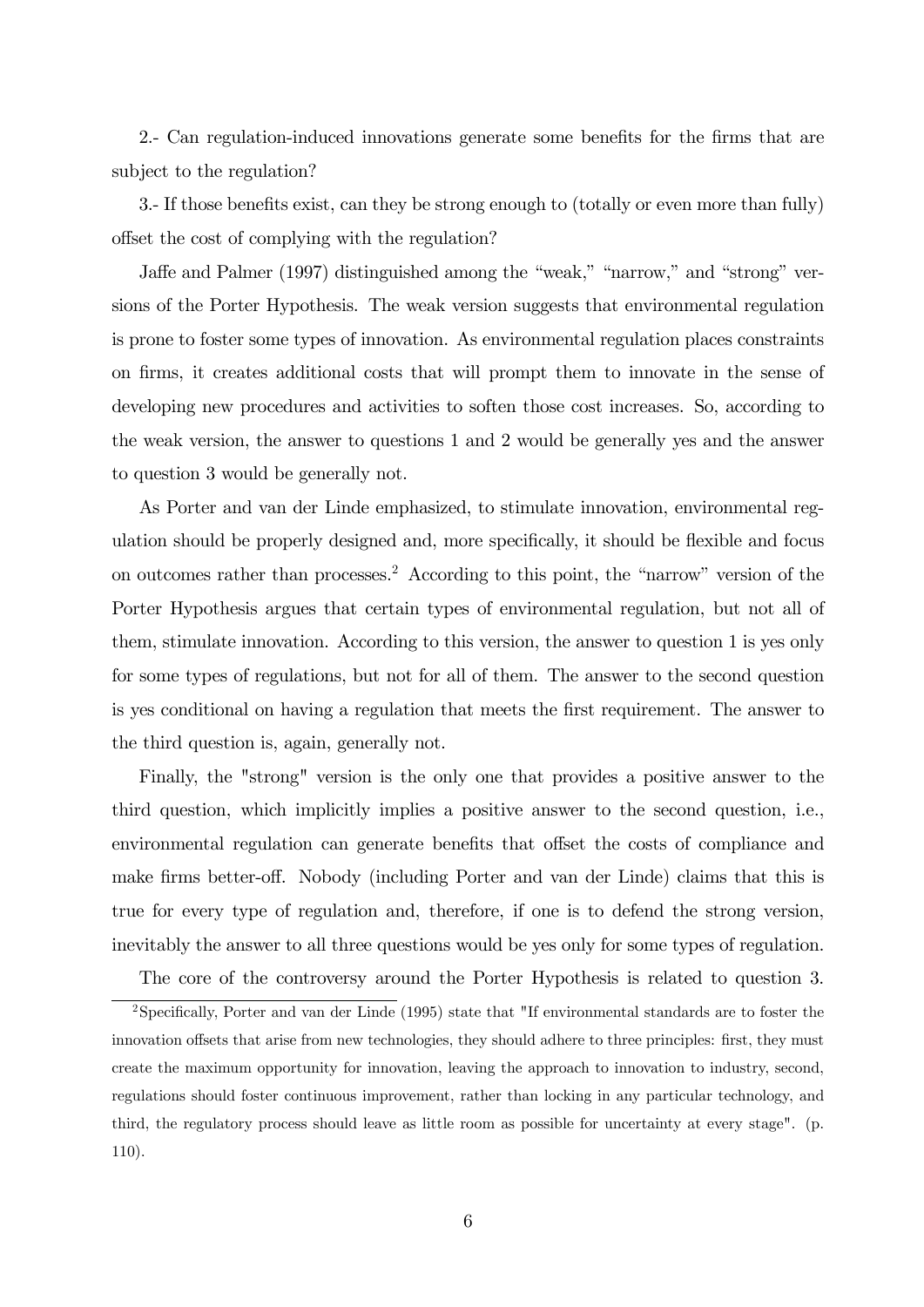Economists would broadly expect some degree of innovation from regulation and, thus a positive answer to questions 1 and 2, at least in some cases (see, e.g., Downing and White, 1986 or Milliman and Prince, 1989), but Porter and van der Linde suggest that, under some circumstances, the answer to question 3 may also be positive and, moreover, it is likely to be positive if the environmental regulation is properly designed. So, the really controversial version of the Porter Hypothesis is the strong one.

According to Jaffe and Palmer (1995), the "strong" version contradicts the profit maximizing paradigm and posits that firms do not pursue all profitable opportunities to develop new products or processes. This is the only case in which a new regulation could induce them to think more broadly and find new opportunities to increase their profits. Under these conditions, environmental regulation turns out to be a free lunch in the sense that it is desirable per se even ignoring the environmental problem it was designed to solve. Jaffe and Palmer's conclusion is based on the belief that, under rational behavior, regulation cannot create profit opportunities, but only economic costs. Thus, if after the regulation the firms find new profit opportunities, it must be the case that they were not acting rationally before the regulation. Another interpretation of the strong version is that, apart from environmental externalities, there might be other problems or market imperfections that limit the firms' possibilities to maximize their profits and the regulation may help to solve those problems. This is the path that a number of theoretical papers in the literature have followed.

In the sequel, when we talk about the Porter Hypothesis, we will be mainly referring to the strong version, according to which environmental regulation can make firms better off as compared with their original situation. But even within the scope of this version, in the literature there are different interpretations of firms becoming "better off". The claim of Porter and van der Linde is that firms become "more competitive" but, as the concept of competitiveness is difficult to pin down, some authors interpret that, after the regulation, the firms will face lower costs, others that they will enjoy higher profits and others that they will have a higher market share.

Gabel and Sinclair-Desgagné (1998) also suggest three different interpretations of the Porter Hypothesis. According to the first interpretation, the regulation can enhance competitiveness of producers of complementary products and services, i.e., those firms that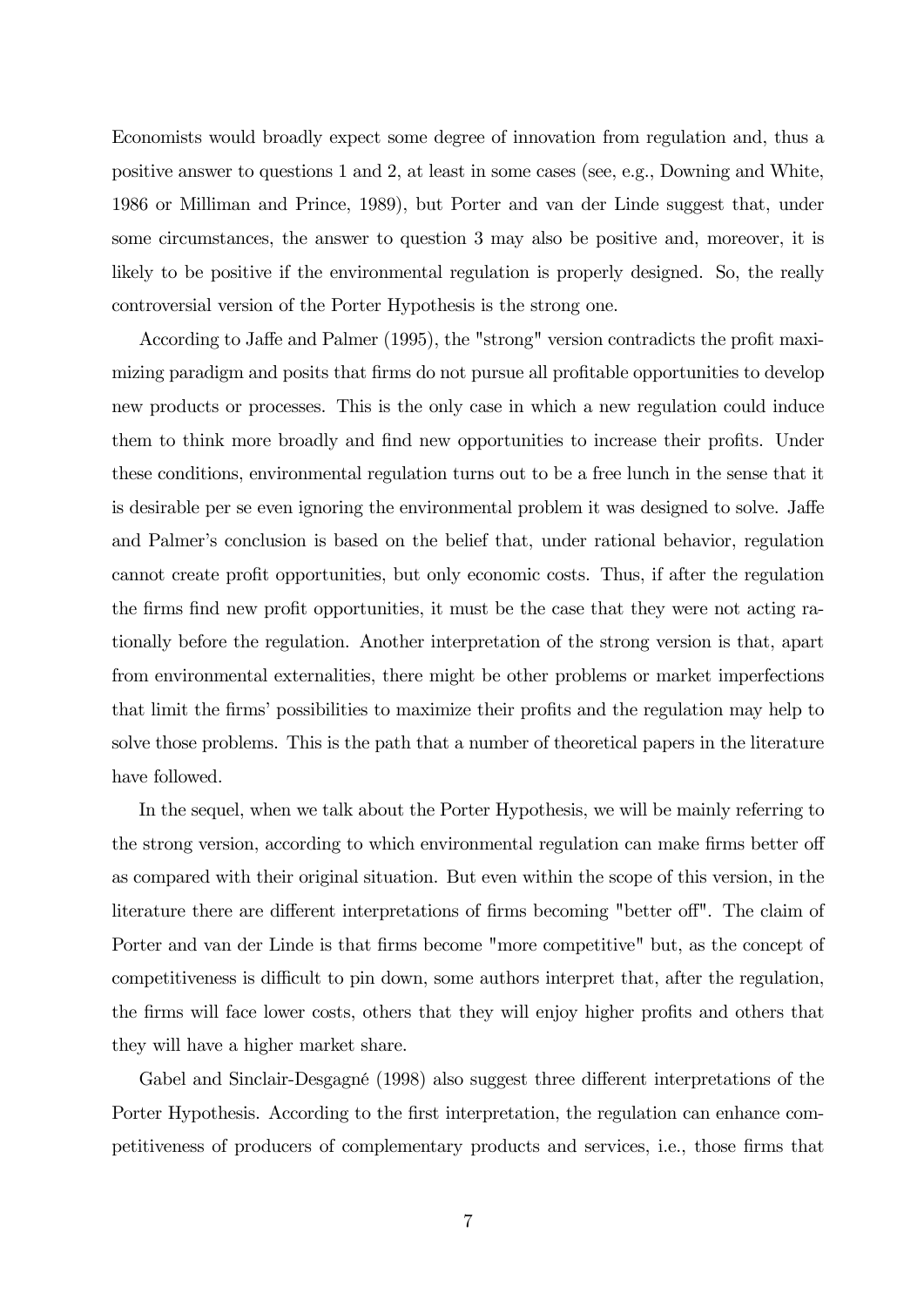offer products and services that protect the environment. But, while these firms become better off, firms that are ultimately subject to the regulations, i.e., those that have to contract new services, develop new procedures, etc., will have to bear the costs. This is not really a win-win situation.

The second interpretation has to do with relatively enhanced competitiveness of the regulated firms. The idea is that a tougher domestic environmental regulation will raise the costs of domestic firms but, assuming that the same or similar regulations will also be adopted in the near future in other countries, the costs of foreign competitors will rise by even more. Thus, domestic firms get a first-mover advantage by being the first to develop the technology and achieve experience efficiencies.

The third interpretation involves absolute cost reduction for the regulated firms. In this case, strict regulations will prompt firms to find low hanging fruits that will reduce their private costs while they improve their environmental performance. The third case is roughly the same as what Jaffe and Palmer (1997) call "strong version". According to Gabel and Sinclair-Desgagné, this is the only variant of the Porter Hypothesis that is truly win-win and it is also the really controversial one to economists because it assumes the existence of some organizational failure in the firm.

One value added of the three interpretations proposed by Gabel and Sinclair-Desgagné is to point out the issue of cross-country competitiveness. This idea is very present in Porter and van der Linde's contributions as they claim that implementing a more demanding regulation in a specific country can provide its domestic firms with a competitive advantage versus their foreign competitors. International competition is explicitly considered in some of the papers that we review below, but it is not in others. Similarly, there are other elements of the original Porter's ideas that are not always present in the theoretical developments. For example, although Porter and van der Linde claim that environmental regulations should be flexible, some articles conclude that environmental regulation can be beneficial for firms whether it takes the form of a flexible market-based instrument or a command-and-control standard. Also, although innovation is very central for Porter's idea, some authors also conclude that, under some circumstances, environmental regulation can benefit firms even without the need of innovation. Therefore, in the contributions reviewed below, we can find different degrees of literal proximity to the original Porter's idea.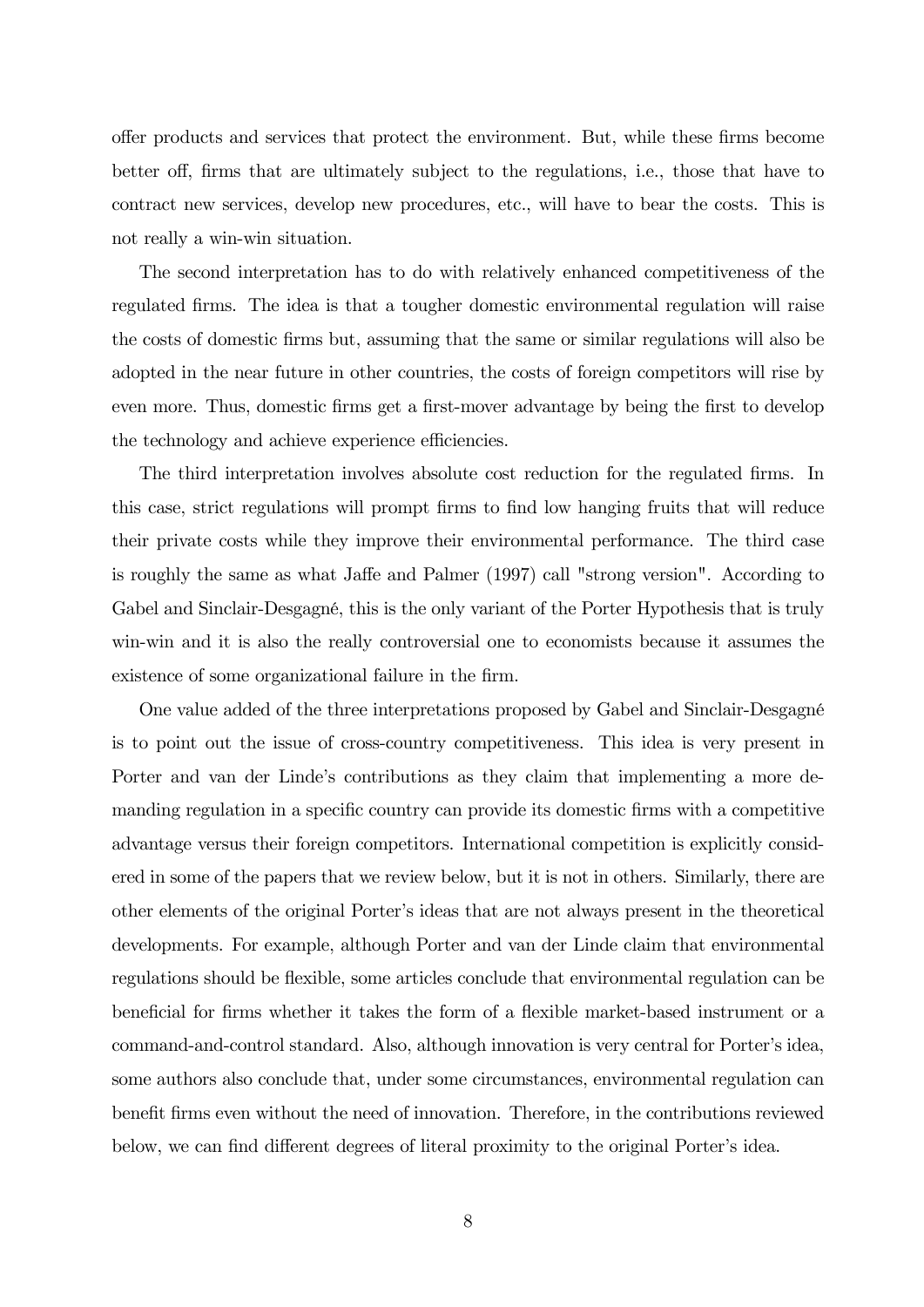In the following sections we review some of the theoretical developments related to the Porter Hypothesis paying attention to strategic issues. In each section we focus on a specific theoretical idea, i.e., a channel by which the Porter Hypothesis or a closely related result can emerge, and we identify the most significant contribution(s) exploring this channel. Although the spirit and the basic ideas of the cited articles have been kept as such, the notation has been altered to provide a certain degree of consistency to the chapter. The notation is summarized in the appendix.

#### 3 Scarcity rents

In the economics literature it is well documented that certain regulations might benefit firms by creating scarcity rents and this is also true for the case of environmental policies (see, e.g., Fullerton and Metcalf 2001). Mohr and Saha (2008, example 1) link this effect to the Porter Hypothesis by pointing out that a stricter environmental regulation might have a distributional impact in the sense of increasing firm's profits and passing the cost onto consumers. As Mohr and Saha claim, this is a way to reconcile Porter's idea that environmental policies might be beneficial for firms with the common economists' critique that regulations do have costs.

To illustrate this idea, Mohr and Saha  $(2008)$  assume there are N identical competitive firms<sup>3</sup> producing q units of output each, bearing a production cost function  $C(q)$  and facing a downward sloping demand  $P(Q)$ , where  $Q = N.q$  is total output. Each unit of output generates one unit of emissions,  $e = q$ , emissions are taxed at a unit tax rate t and a proportion  $\alpha$  of per-firm tax revenues are refunded to the firm as a lump-sum transfer. Then, if taxes are initially set at zero, the marginal effect of the tax on a firm's profit is given by

$$
\left. \frac{\partial \pi(t)}{\partial t} \right|_{t=0} = \left[ N.P'(Q) \cdot q'(t) - (1 - \alpha) \right] q(t), \tag{1}
$$

where the marginal effect of taxes on firm's output is given by  $q'(t) = \frac{1}{N \cdot P'(Q) - C''(q)} < 0$ . The first term in (1) is the scarcity rent, which is determined by the fact that a higher

<sup>&</sup>lt;sup>3</sup>Since the model used by Mohr and Saha (2008) involves perfect competition, strategic interaction is not explicitly modeled. Anyway, we consider that the main argument used by Mohr and Saha has an strategic dimension and, in fact, it can be easily exported to settings with explicit strategic behavior, as is done, for example in André et al. (2009).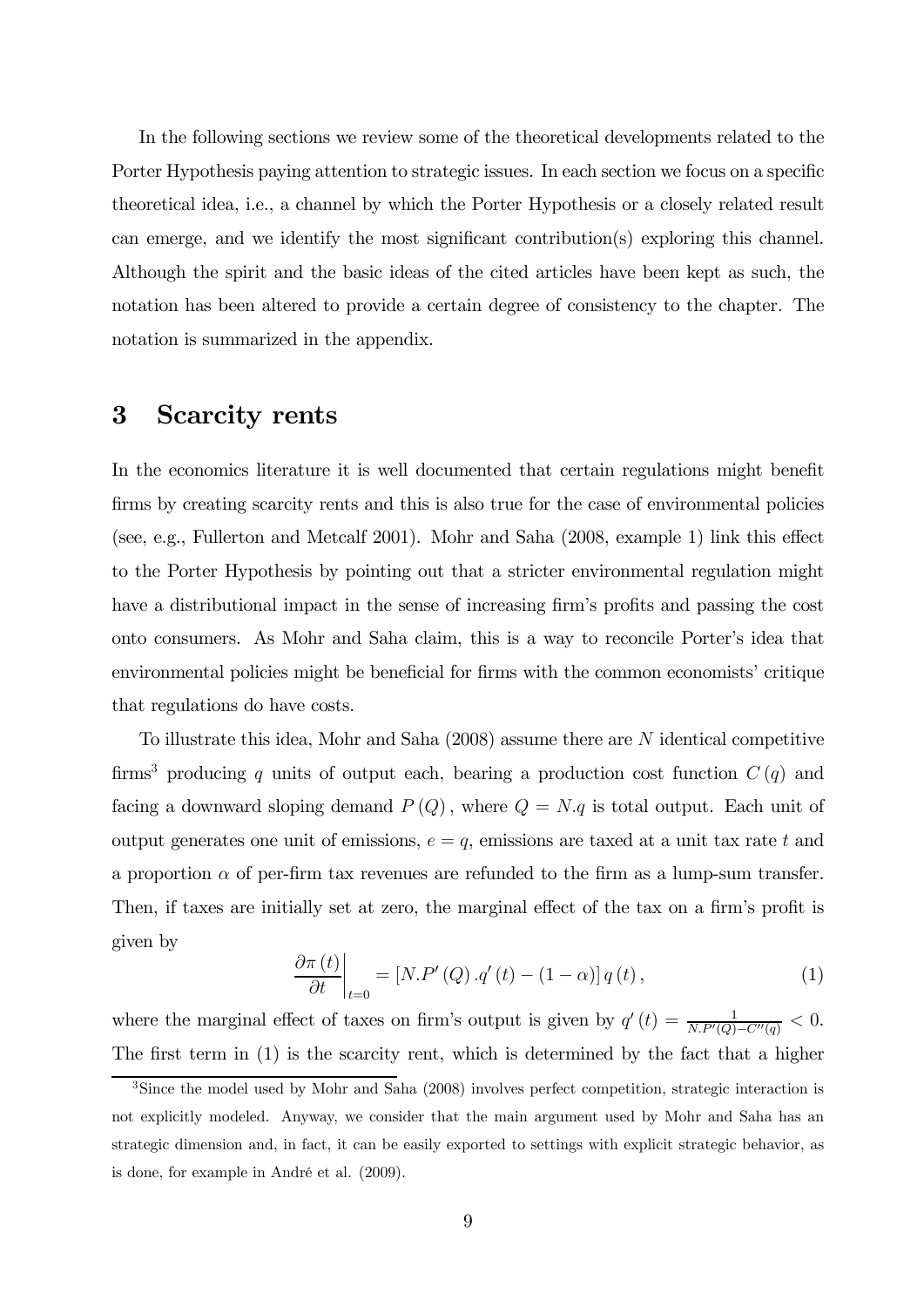cost makes the output price to increase. If the tax is fully refunded to firms  $(\alpha = 1)$ , the net effect of a higher tax on profits is unambiguously positive, which means that scarcity rents themselves are enough to make profits increase even without innovation. If the tax is not fully refunded, then the sign of  $\frac{\partial \pi(t)}{\partial t}$  is ambiguous and thus the scarcity rents per se might not be enough to make the firm better off. Anyway, if a firm (or a group of firms) have the possibility to develop a cleaner technology in order to reduce the tax burden, and the cost of innovation is low enough, it is still possible that a tougher policy is beneficial for firms by the joint effect of the scarcity rents and the enhanced productivity due to the technological development.

As a particularly relevant case of scarcity rents, consider a cap-and-trade system in which the firms are allocated emission permits for free by means of grandfathering. Since the permits work as a limited input, the market price of output will reflect the scarcity value of the permits. Moreover, as the emission permits can be traded in the market, some firms can obtain an additional source of revenues. The combination of these effects can provide substantial profit opportunities for some firms, which is commonly known as windfall profits. Empirical work suggests that this phenomenon has been rather important in the first phase of the European Union Emission Trading Systems (EU ETS). For example, Newell et al. (2013) point that power generators extracted rents by receiving carbon allowances for free and then passing along the opportunity costs of these allowances to their customers. For an analysis of this phenomenon, see Ellerman et al. (2010). Ehrhart et al. (2008) identify conditions under which an increase in the price of permits, which in principle represents an additional cost for firms, could generate enough scarcity rents to be ultimately beneficial for them. Moreover, they claim that, in the trading law behind the EU ETS, there are loopholes by which firms could collude to push the price of permits upwards. Hinterman (2011) claims that this type of price manipulation can be responsible for the price oscillations observed during the first phase of the EU ETS.

Summing up, the existence of scarcity rents is one mechanism by which firms could benefit from a more stringent environmental policy, and this could happen even without any innovation or any improvement of domestic competitiveness in output markets. International competition is more explicitly addressed in the following section.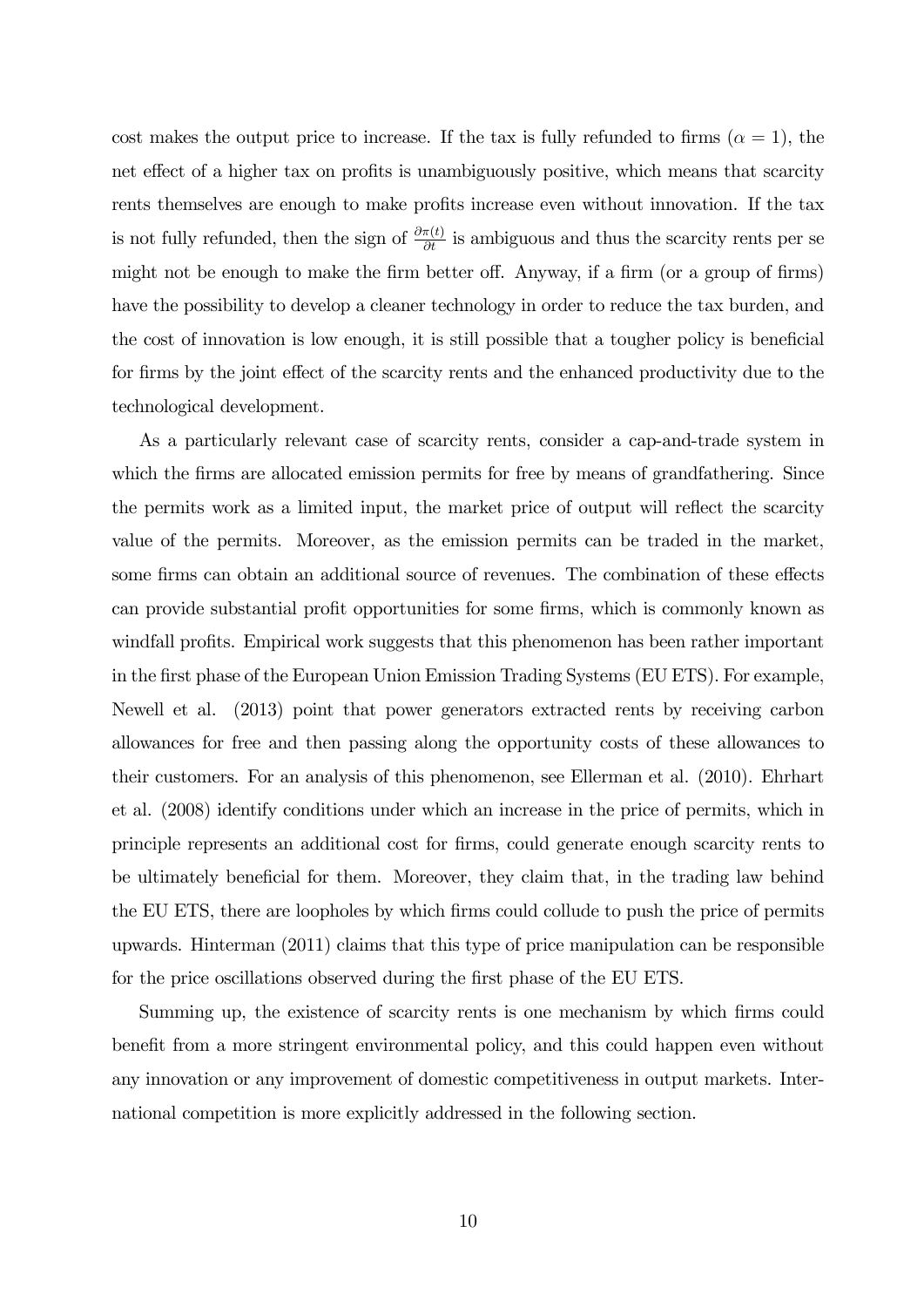### 4 Strategic trade policy

Another branch of research addresses the use of environmental policy by domestic governments as a vehicle to foster the competitiveness of their firms vis-a-vis their foreign competitors. In this group, we review the works by Simpson and Bradford (1996) and Greaker (2003).

In one of the earliest theoretical works addressing the Porter Hypothesis, Simpson and Bradford (1996) consider a standard model of strategic trade similar to those by Spencer and Brander (1983) and Brander and Spencer (1985), with two firms, one domestic (labelled as  $D$ ) and one foreign  $(F)$  that produce a polluting good and sell it in a third country's market. The model has three stages: in the first stage, the domestic regulator sets an effluent tax rate  $t$ . In the second stage the firms decide their levels of a costreducing innovation,  $y_D$ ,  $y_F$ . In the third stage, the firms decide their output levels,  $q_D$ ,  $q_F$ , competing in quantities a la Cournot. Domestic production generates an amount  $e_D$  of pollution, which in turn causes a damage given by the damage function  $d(e_D)$ . The cost functions of the firms are given by

$$
C_D = c_D(t, y_D, y_F) q_D, \qquad C_F = c_F(t, y_F, y_D) q_F,
$$

where, in general, the unit cost of firm i (for  $i = D, F$ ),  $c_i$ , depends on the tax rate, on the own R&D effort, and also on the competitor's R&D, to account for the possibility of technological spillovers. The rationale behind the model is that the domestic government prompts its firm to behave as a Stackelberg leader vis-a-vis its foreign rival by adopting more aggressive cost-reducing investments.

Simpson and Bradford note that the effluent tax has three effects. First, it raises the domestic firm's marginal cost, making it less competitive; second, it induces cost-reducing innovation and, third, it (partially, totally or even excessively) internalizes the externality. The regulator chooses the value of the tax to maximize social surplus given by

$$
P.q_D - C_D - y_D - d(e_D) + t.e_D.
$$

where  $P$  is the market price of output. The direct effect of increasing the domestic firm's cost causes its best-response function to shift inward, so that foreign production replaces domestic production. This effect can be at least partially offset if cost-reducing innovations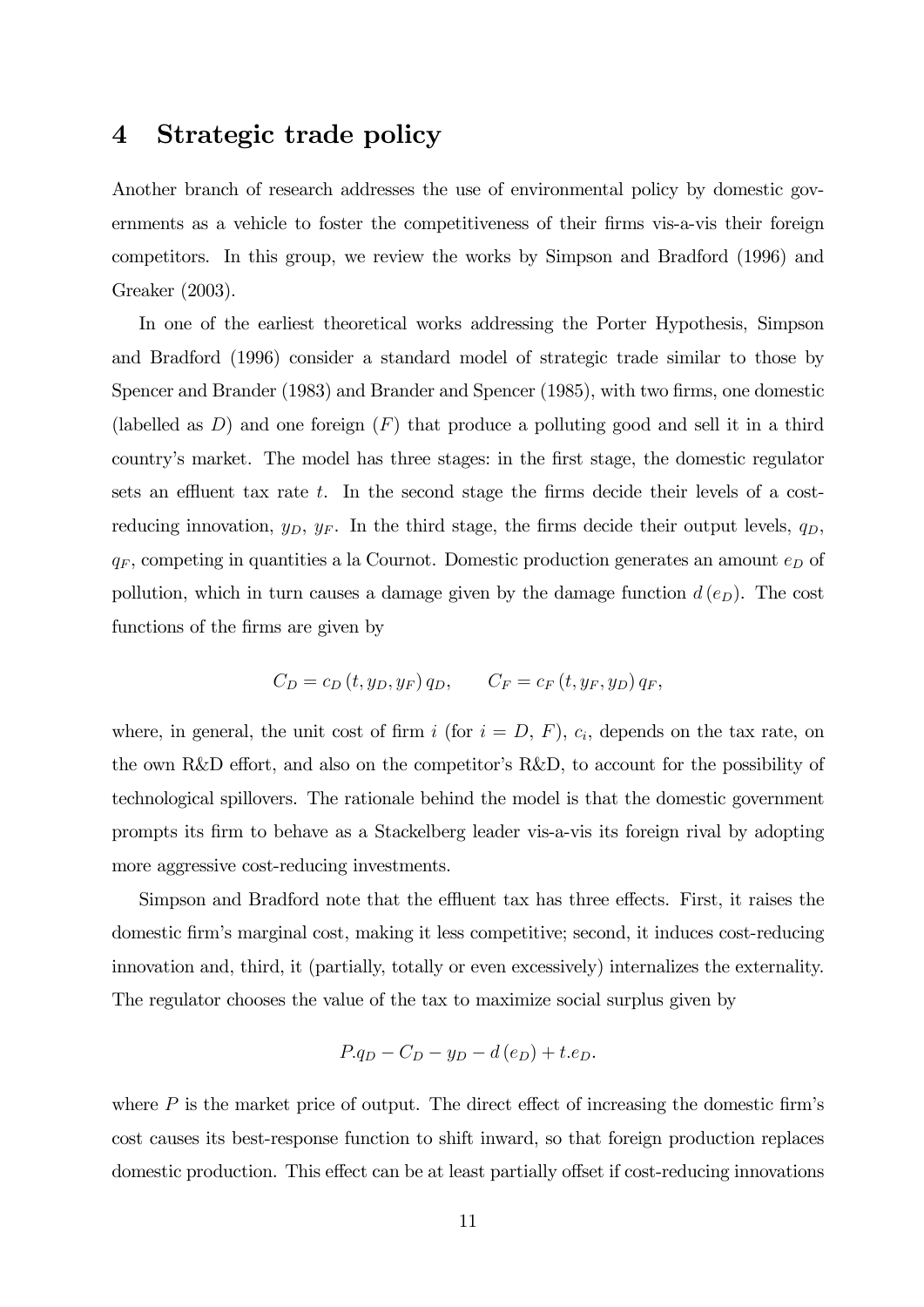are induced. In that case, the best-response function shifts outward again and profit shifting from domestic to foreign firms would be mitigated.

The authors adopt a skeptical position regarding the Porter Hypothesis, as they conclude that tougher environmental regulation does not necessarily increase domestic profits, output, or even innovation expenditure and, therefore, while strict environmental policies (those that go beyond the point of internalizing environmental externalities) might be sometimes justified, it does not seem reasonable to suppose that this is usually the case. They conclude that the use of environmental regulation as a strategic trade policy is generally inferior to other instruments.

Greaker (2003) explores the effect of a domestic environmental policy (also in the form of a tax rate) on domestic firms' competitiveness as well as the optimal strategic trade policy of the government (which could be either "eco-dumping" or "green"). The results crucially depend on the nature of environmental services for production as normal or inferior inputs. A domestic  $(D)$  and a foreign  $(F)$  firm pollute and compete in quantities by selling in a third country market products that are assumed to be strategic substitutes. The profits of both firms are given by

$$
\pi_D(q_D, q_F, t_D) = R_D(q_D, q_F) - C_D(q_D, t_D),
$$
  

$$
\pi_F(q_F, q_D, t_F) = R_F(q_D, q_F) - C_F(q_F, t_F),
$$

where  $R_i$  and  $C_i$  stand for the revenue and the cost function of firm  $i \in \{D, F\}$  respectively, and  $t_i$  is the tax rate set by country i. Most articles about eco-dumping assume that both total cost and marginal cost are increasing in the stringency of environmental policy, but Greaker (2003) argues that although total cost increases, marginal cost does not necessarily increase. In fact, if the environment is an inferior input, marginal production cost will decrease. The effect of an increase in the domestic tax rate,  $t_D$ , on domestic and foreign output has a sign given by

$$
\operatorname{Sign}\left[\frac{d\,q_D}{d\,t_D}\right] = \operatorname{Sign}\left[-\frac{d\,q_F}{d\,t_D}\right] = \operatorname{Sign}\left[-\frac{\partial^2 C_D\left(q_D, t_D\right)}{\partial q_D \partial t_D}\right] = \operatorname{Sign}\left[-\frac{\partial e_D}{\partial q_D}\right],
$$

where  $e_D$  denotes domestic emissions. In words, if the domestic marginal cost is increasing in the emission tax rate, the domestic firm would like to supply less the higher the domestic emission tax rate and, in equilibrium, the foreign firm would supply more. This situation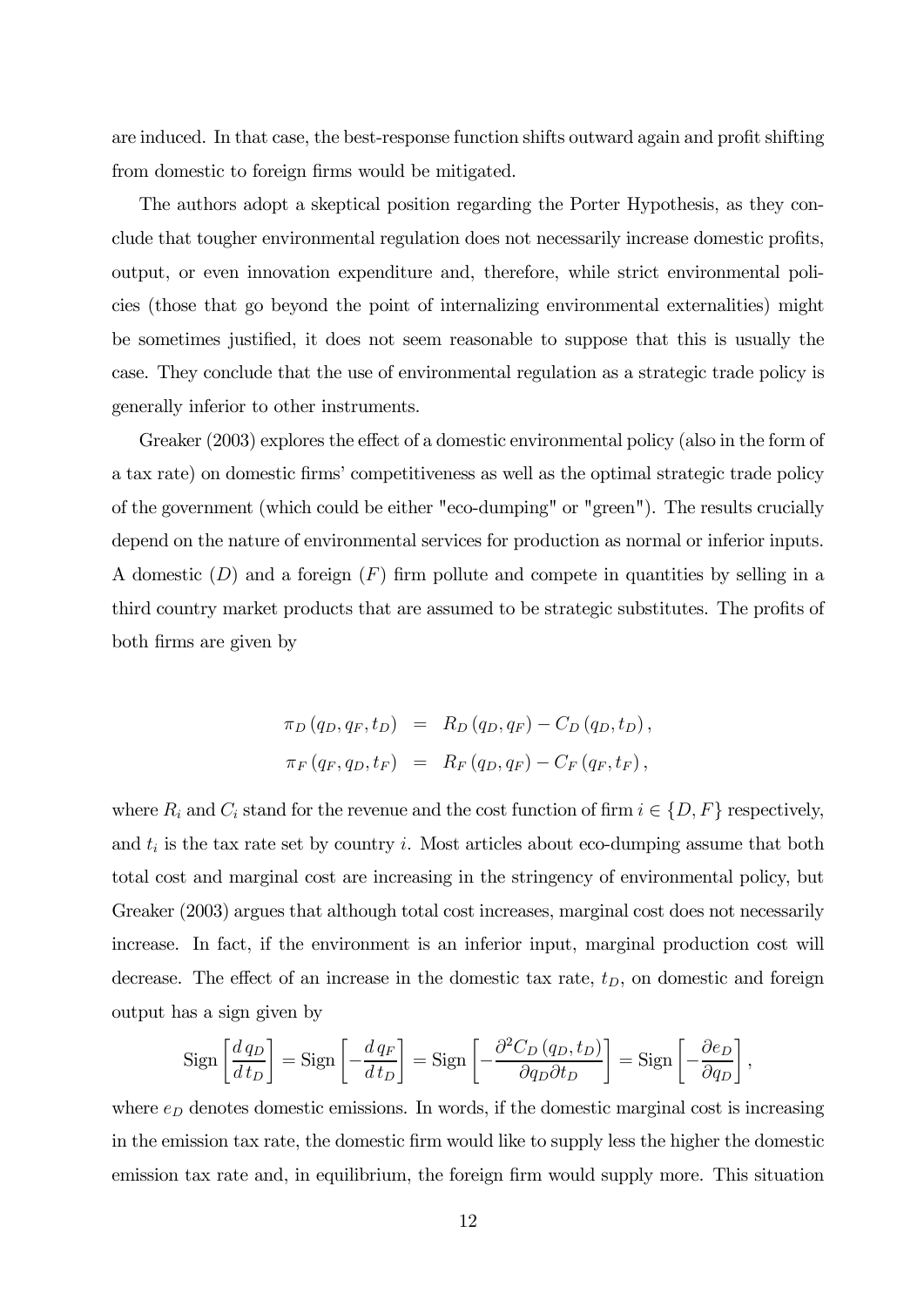corresponds to the case in which emissions are a normal input for production, i.e.,  $\frac{\partial e_D}{\partial q_D} > 0$ (emissions depend positively on output). If, on the contrary, emissions are an inferior input, i.e.,  $\frac{\partial e_D}{\partial q_D} < 0$ , then marginal cost is decreasing in the domestic tax rate and, as a consequence, an increase in  $t_D$  would entail that the domestic firm will produce more and the foreign firm less. The occurrence of the latter case (i.e., that emissions are an inferior input) requires that the domestic firm is able to abate emissions and the technology is such that the firm chooses to abate more the higher the output. Greaker argues that this is a plausible case and he illustrates this with an example based on the Norwegian aluminium industry.

If emissions are an inferior input, making the domestic environmental policy more stringent could be beneficial for the domestic firms, which is in line with the Porter Hypothesis. Greaker also shows that, in this event, in order to maximize domestic surplus, the domestic regulator would choose a so-called "green" strategy, in which the tax rate is set a value higher than the marginal damage of domestic emissions,  $t_D > d'_D(e_D)$ , rather than eco-dumping, which involves  $t_D < d'_D(e_D)$ .

Greaker also gets the somewhat paradoxical result that, under the inferior input assumption, the environment is better protected when countries decide non-cooperatively instead of coordinating their environmental policies. The reason is that the lack of cooperation will lead them to be more aggressive and make their environmental domestic policies tougher.

### 5 Externalities in technology adoption

In the economics literature it has been widely acknowledged that, due to the public-good nature of knowledge, technology adoption is subject to spillovers among firms in the sense that research and development efforts made by one firm can benefit other firms. In the growth literature, this effect has been reported as a key element for economic growth. Some papers have noticed that the presence of spillovers can open a way for a Porter-type result to arise. The idea is that firms may refrain from making R&D efforts as they cannot perfectly appropriate the resulting innovations and, instead, it could be more profitable to wait for other firms to pay the initial cost and then take advantage of the spillovers. All the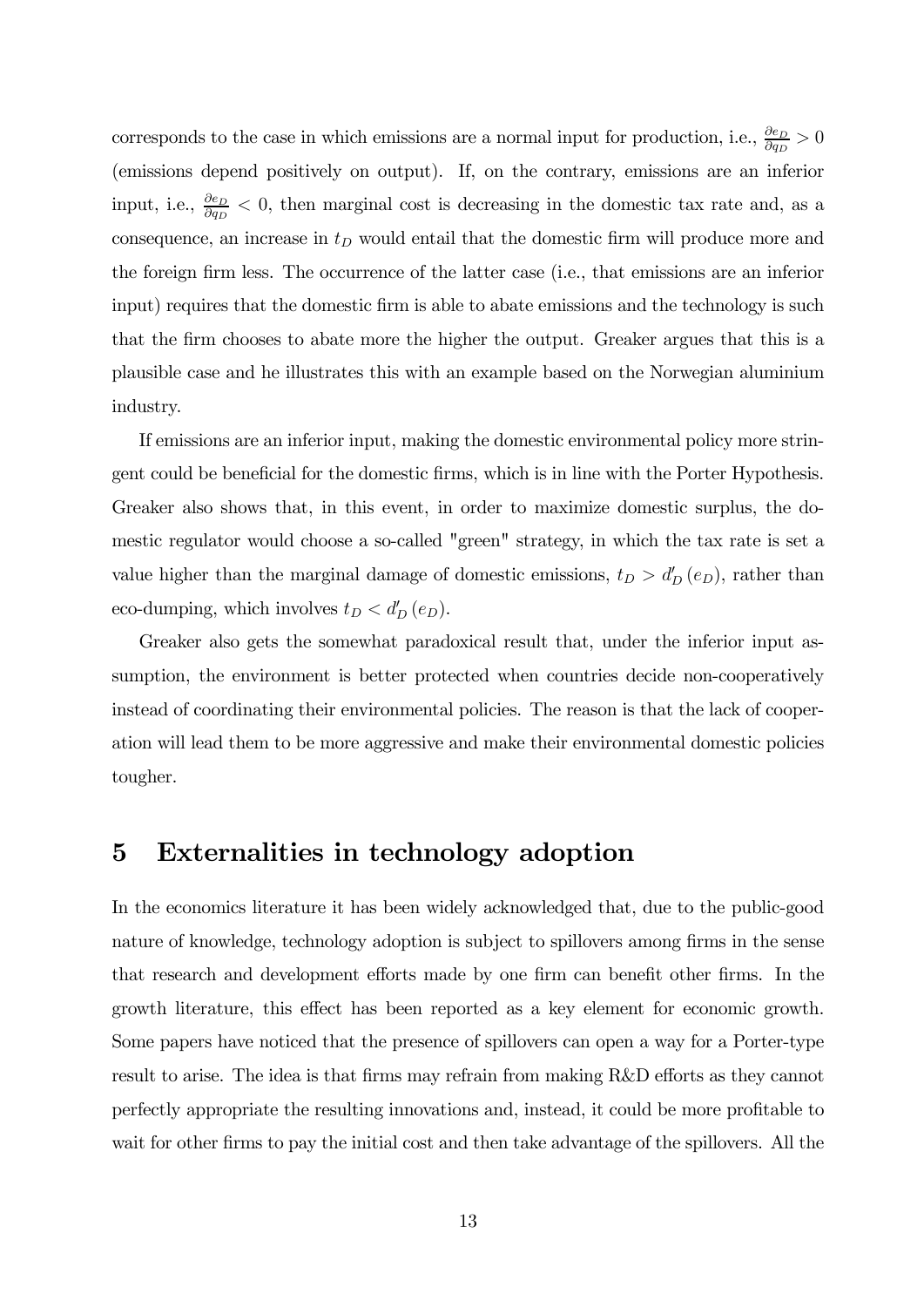firms (or a large number of them) acting like this can stop or at least slow down technical progress, which is ultimately bad for them, but also for the society and the environment. We now review two contributions that have reported such a mechanism both in the output production sector and the pollution abatement sector: Mohr (2002) and Greaker (2006).

#### 5.1 Technology adoption in output production

Mohr (2002) provides rational support for the Porter Hypothesis within the framework of a learning-by-doing general equilibrium model. The idea is based on the public-good nature of knowledge and technical progress (this idea is also modelled in Mohr and Saha 2008, example 4). Developing a new technology involves a fixed cost in terms of time and resources devoted to R&D. At an early stage such an adoption might not be profitable enough to recover the initial investment. After some time, when some firms have adopted it, the technology matures and it is easier to jump in and benefit from it. In this context, all the firms may remain locked in an old (less productive and dirtier) technology because no one wants to assume the investment cost, although they would be better off if all of them jointly adopted the new technology. The mechanism suggested by Mohr to back the Porter Hypothesis is parallel to the argument commonly used to support the infant-industry hypothesis, based on the idea that trade restrictions can benefit domestic consumers.

To model these ideas, Mohr (2002) considers that production requires, as inputs, labor  $(l)$ , waste or emissions (e) and production experience  $(K)$ . This experience is accumulated as a result of different firms devoting labor to a same technology over time. Assume there is an "old" technology (with associated production function  $f$ ) and a "new" technology (with production function  $g$ ) that is more productive than the former in the sense that it allows more to be produced for the same amount in inputs, i.e.,

$$
f(l, e, K) < g(l, e, K).
$$

This condition can also be interpreted as  $g$  being cleaner than  $f$ , in the sense that for the same amount of labor and experience it can produce the same amount of output using less waste. Nevertheless, for some initial period of time, we have  $K_f \gg K_g$ , i.e., there is much more experience accumulated for the old technology than for the new one and, as a consequence, the productivity of  $g$  is initially lower than that of  $f$ :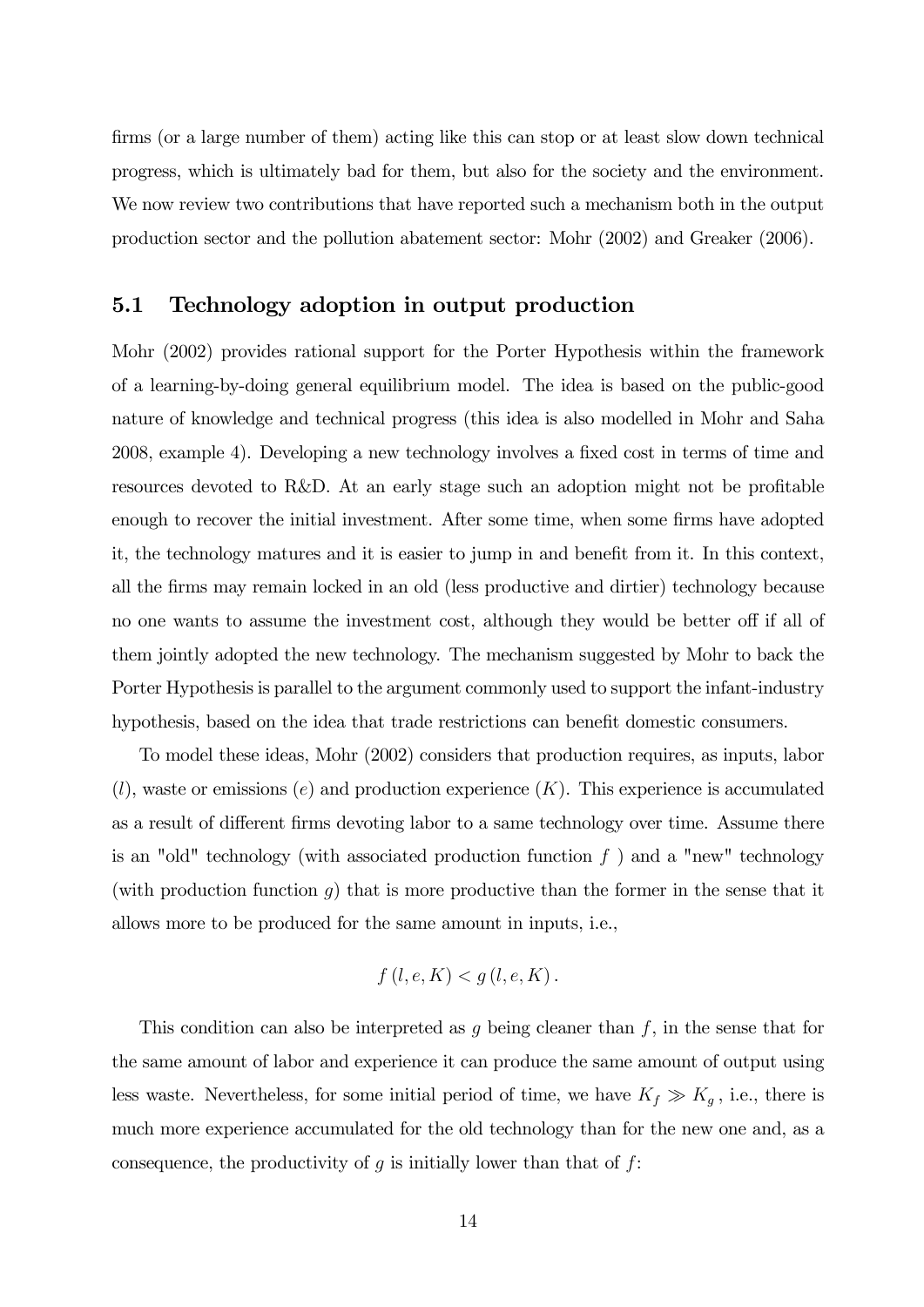$$
f(l, e, K_f) > g(l, e, K_g).
$$

The implication of this assumption is that each firm has a second-mover advantage in the sense that it is profitable to switch to the new technology only if enough firms have done it first and so, everyone has an incentive to wait for someone else to bear the shortterm adoption costs and jump in afterwards. By inducing, or even forcing firms to adopt the new technology, regulation can solve the coordination problem. Once all the firms have moved to the new technology, all of them become better off although this is not true individually.

Mohr argues that Porter's hypothesis does not provide a tool for setting government policy. The reason is that his model predicts that environmental policy would probably improve technology and increase output, but not decrease environmental impact. More explicitly, although the new technology would make it possible to produce more and pollute less, it is unlikely that this combination of effects takes place in equilibrium. The reason is that, having a more productive technology, the opportunity cost of abatement increases and firms would have an incentive to produce more and, therefore, also to pollute more. In the literature this idea is sometimes labelled as rebound effect (see, e.g., Greening et al. 2000).

Mohr's  $(2002)$  model generates a couple of empirically testable implications: first, while individual businesses may oppose new regulations, industry as a whole should support them. Second, environmental regulations could induce particularly large benefits in developing nations, which have more to gain from a shift to a more advanced technology developed by other countries. This suggests, first, that empirical evidence for Porter's hypothesis may be strongest in these nations and, second, that the possibility of leapfrogging exists.

The second-mover advantage idea suggested by Mohr (2002) is also illustrated by Farmer et al. (2001) in a partial equilibrium setting by means of a Cournot model with two firms in which, before engaging in output competition, both of them can invest in developing a new technology whose impact on production costs is unknown ex ante. If one firm takes the risk of leading the new technology adoption, then the information is publicly disclosed and the second firm can make its decision with full information. Thus,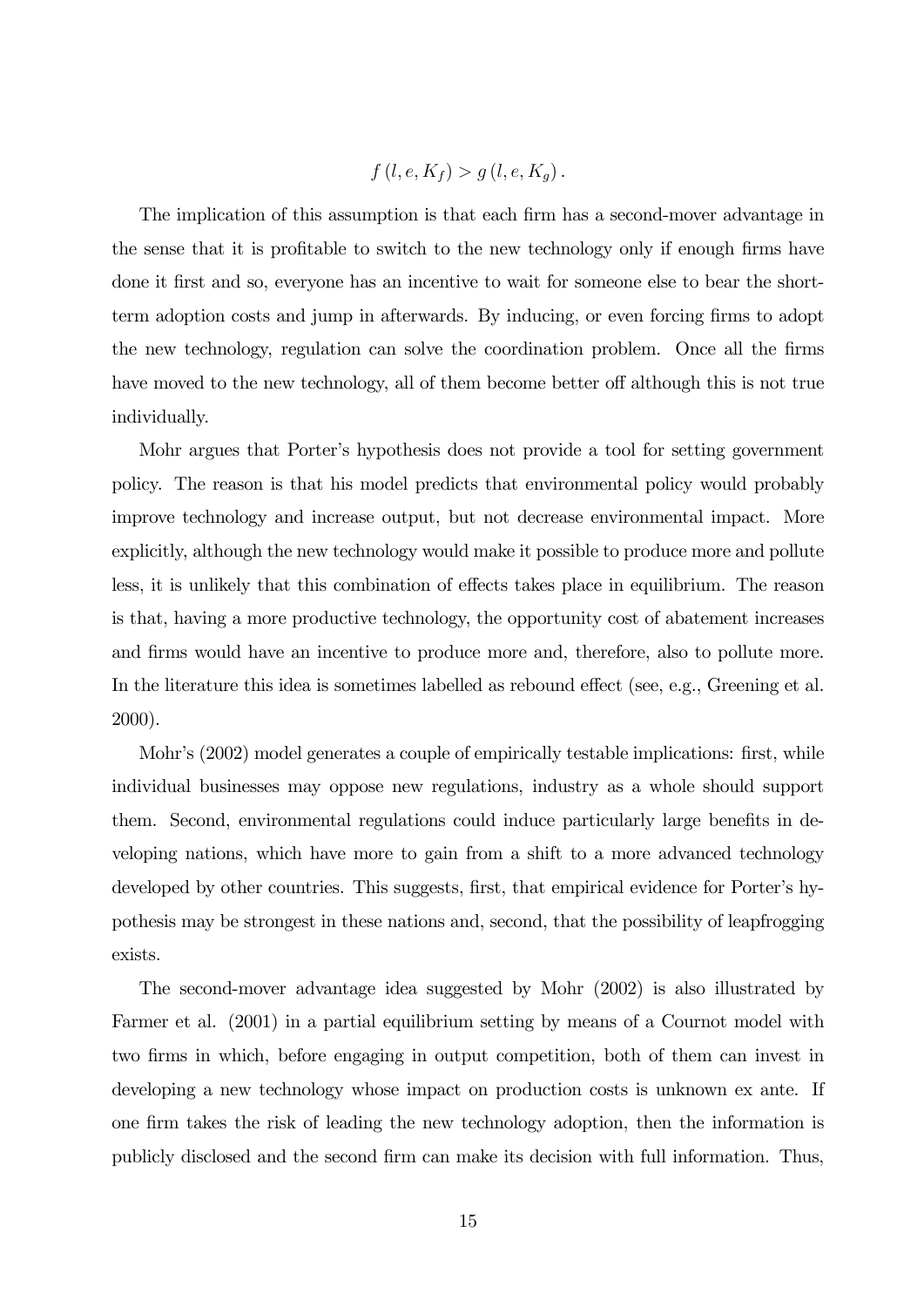the second firm will adopt the new technology if it decreases production costs (in which case the benefit is shared) and will not adopt if it is the other way around (in which case the leading firm bears all of the costs of acquiring the information). Therefore, it can be the case that the expected benefits of the new technology exceed the expected costs for all the firms if they simultaneously adopt, but no firm has the incentive to be the first.

Kriechel, B., & Ziesemer, T. (2009) explicitly model the timing of technology adoption by domestic and foreign firms in a dynamic setting and show that environmental policy may destroy a non-adoption equilibrium. They show that the introduction of a small tax establishes an order of adoption and therefore a precommitment situation that produces higher profits for the domestic firms than without the tax.

#### 5.2 Technology adoption in pollution abatement

Similar to Mohr (2002), Greaker (2006) suggests a Porter-like result based on a coordination failure, but while Mohr uses an abstract learning curve, Greaker is more explicit and includes the market for new pollution abatement techniques in his model. The argument is that a stringent environmental policy induces higher demand for abatement equipment, which will spur entry of new firms in the abatement sector, promote competition among them and allow for a lower mark-up. Another important difference between Mohr (2002) and Greaker (2006) lies in the interpretation of the Porter Hypothesis: while Mohr focuses on productivity improvements, which, arguably, would come along with profit increases, Greaker does on market shares: the argument is that domestic firms could export more if they are subject to a more stringent environmental policy, which does not necessarily imply that they would make higher profits.

Greaker (2006) considers a representative firm in the export sector. The amount of emissions,  $e$ , emitted by such a firm depends on the amount of (export) output,  $q$ , and the units of abatement equipment, x. The government sets an emission quota  $\bar{e}$ , so that  $e \leq \overline{e}$ , which in equilibrium holds with strict equality. From this condition, we can obtain the demand for abatement equipment as  $x = x(q, \bar{e})$  and then the (downstream) cost of abatement is given by  $w.x(q, \bar{e})$ , where w is the price of each unit of equipment. Profit maximization of the representative exporting firm renders the optimal amount of output as a function of the standard and the price of abatement,  $q(w, \bar{e})$ , and hence we can write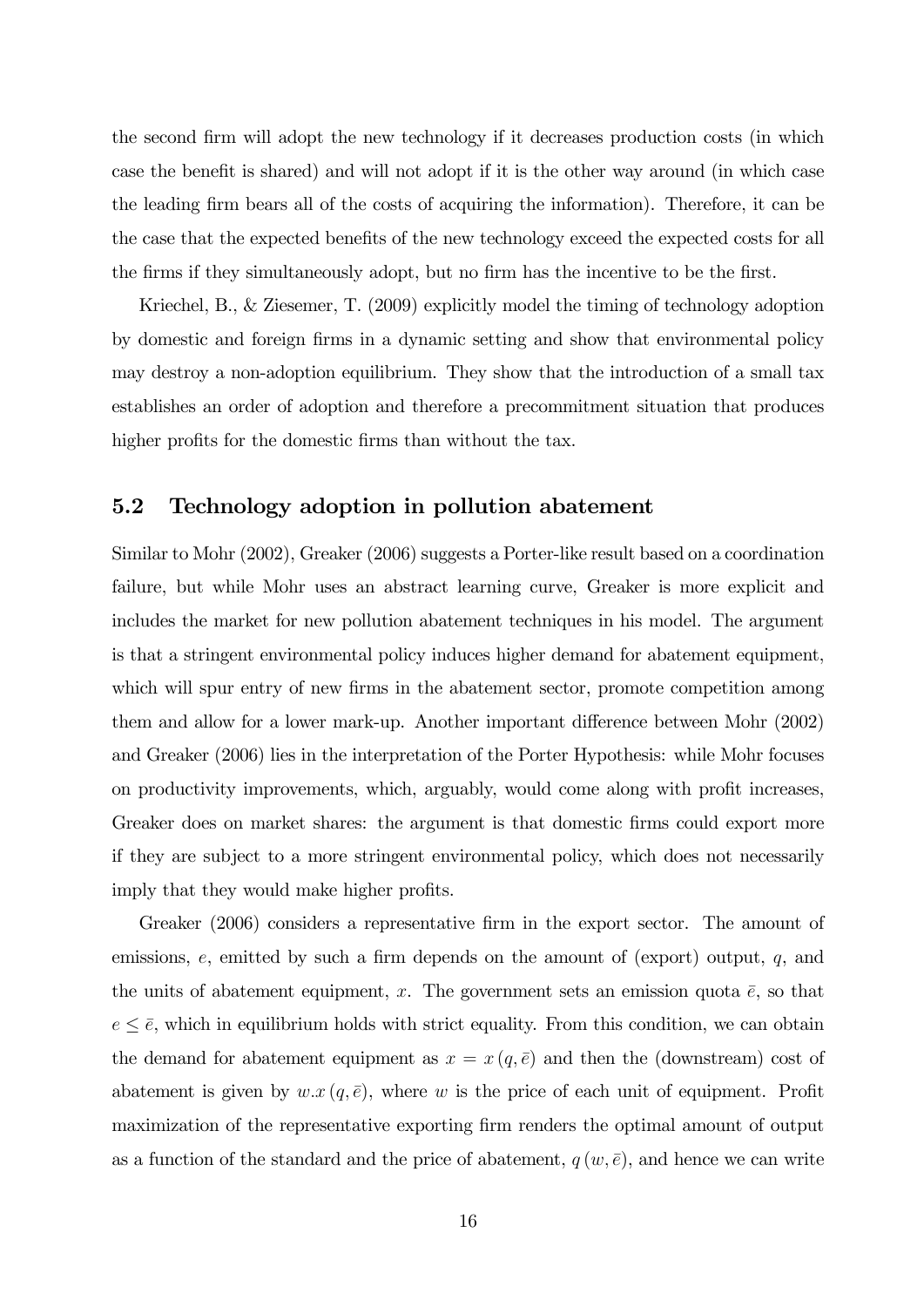the (direct) demand for pollution abatement equipment  $x = x(q(w, \bar{e}), \bar{e})$  and the inverse demand  $w = w(\bar{e}, x)$ , where it can be shown that  $\frac{dw}{dx} < 0$ .

In the upstream pollution abatement market, to start supplying a new pollution abatement equipment, the firms have to incur a development cost,  $\beta$ , which constitutes a fixed entry cost. Once the fixed cost is paid, each unit of abatement equipment is produced at a constant marginal cost. The presence of a fixed entry cost prevents the price of abatement equipment from being equal to the marginal cost and a mark-up is required to avoid losses. Due to the presence of spillovers the fixed cost depends negatively on the number of active firms  $n$ . Competition in the pollution abatement sector is modelled as Cournot-Nash with free entry and so, in equilibrium, each firm gets zero profit. This condition determines the number of active upstream firms in equilibrium as well as the required mark-up.

If the standard becomes tougher ( $\bar{e}$  decreases), downstream firms need to abate more and, hence, the demand for abatement equipment shifts upwards. This allows the entry of more upstream firms  $(n \text{ increases})$ , which reduces the entry cost and hence a lower markup is required. The final effect on the price of abatement equipment,  $\frac{\partial w}{\partial \bar{\epsilon}}$ , is ambiguous, but Greaker argues that it is plausible that  $w$  decreases, which in turn might induce an increase in output for the exporting firm. Specifically, the effect of a tougher standard on export market share is shown to have the same sign as  $w \frac{\partial^2 x_q}{\partial q \partial \bar{\epsilon}} + \frac{\partial x}{\partial q}$  $\partial q$  $\partial q$  $\frac{\partial q}{\partial \bar{\epsilon}}$ . The first term is the direct effect on output while keeping the price constant, and the second is the indirect effect via the price. The first effect is negative but the second is ambiguous and, if it is positive, it could make the whole effect to be positive, which would imply that a tougher standard increases export output, although this increase may come along with an increase in abatement cost.

### 6 Quality competition

Although the Porter Hypothesis literature is more focused on the supply side, involving technology and costs, there are also some papers underlining the role of market demand and consumer preferences. To frame this part of the literature, we build on the standard vertical differentiation model by Gabszewick and Thisse (1979) and Shaked and Sutton (1982). For applications of this model to the study of environmental quality see, for instance, Amacher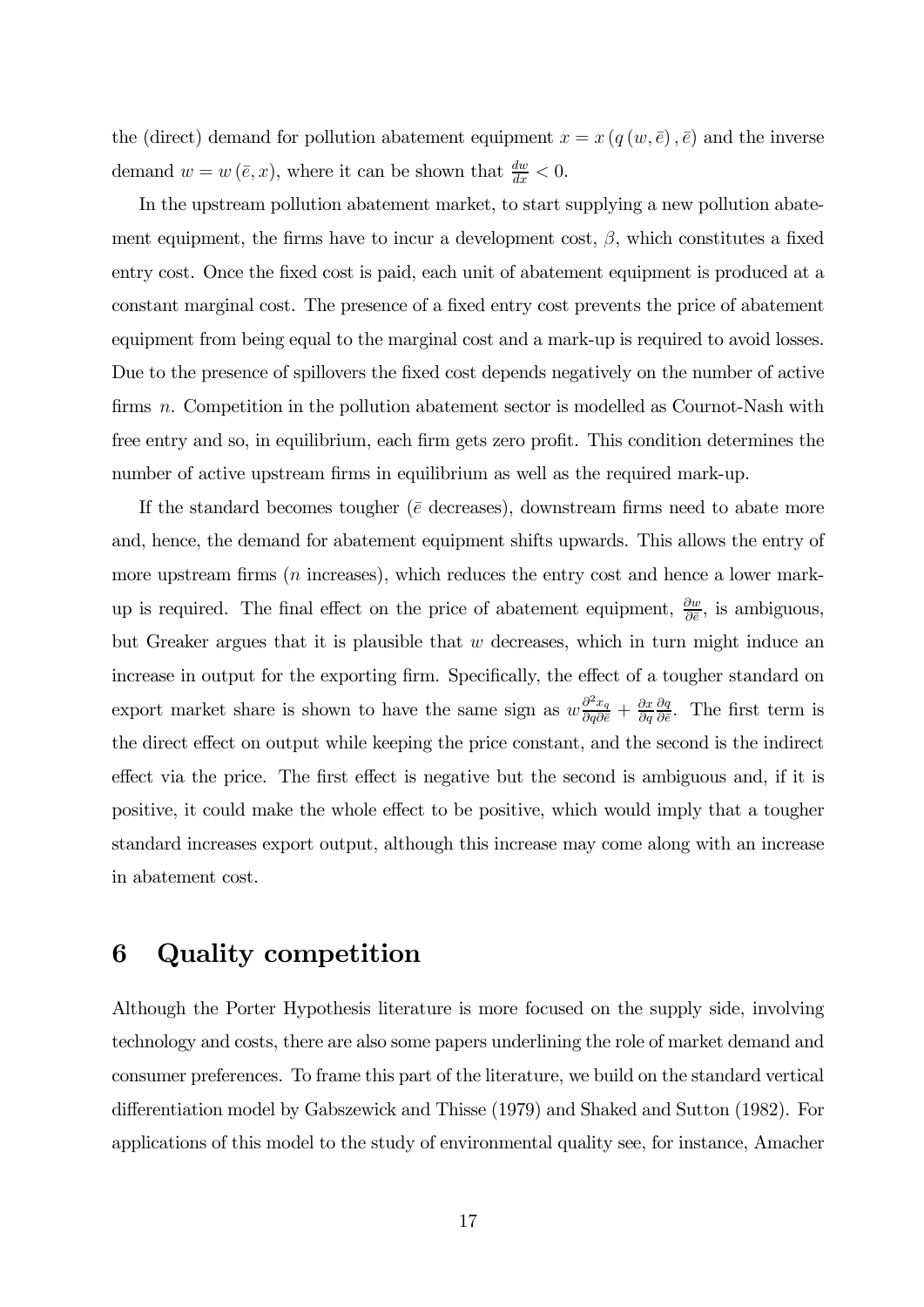et al. (2004) or Lombardini and Riipinen (2005).

Consider a good that is produced by competing firms. The good can be produced with different levels of environmental quality. There is a continuum of consumers indexed by the parameter  $\theta$ , which is uniformly distributed over the interval  $[\theta, \overline{\theta}]$ . This parameter determines how much every consumer is willing to pay for environmental quality. Each consumer buys at most one unit of the commodity and his/her indirect utility (or surplus) is given by  $U = \theta s - P$  if he/she buys a good of environmental quality s at price P, and zero if he/she buys nothing at all. The model involves a two-stage game. In the first stage the firms simultaneously decide the quality level of the product. In a second stage, the firms engage in either price competition (a la Bertrand) or quantity competition (a la Cournot). Within this rather standard setting, some papers have explored the possibility to obtain a Porter-like result. We review two groups of papers: while in the first group quality competition is modelled just at the domestic level, the second addresses cross-country competition.

#### 6.1 Within-country competition

André et al. (2009) consider a version of the basic model with two firms that compete in prices in the second stage. Environmental quality is treated as a discrete variable with two alternative values:  $s_H$  (high) and  $s_L$  (low). One plausible interpretation is that L represents the standard variant of a good and the firms have to take the decision of whether to stick to this traditional variant or to shift to produce a new, more environmentally friendly one,  $H$ . Production costs are quadratically increasing with the amount of output and dependent on the quality level. If one firm chooses quality  $s_i \in \{s_H, s_L\}$  and produces and amount of output q, its cost will be given by  $C_i(q) = a_i + c_i q^2$ , with  $a_H \ge a_L = 0$  and  $c_H \ge c_L$ . Hence, the high-quality variant is assumed to be more costly than the standard one and this difference can take two forms: either  $a_H > 0$ , where  $a_H$  can be seen as an adoption cost, or  $c_H > c_L$ , which implies that the high-quality variant entails higher marginal costs.

To some extent, the mechanism reported by André et al. (2009) is qualitatively similar to the coordination problem described by Mohr (2002): since the environmentally friendly variant entails higher production costs, each firm is reluctant to shift individually to produce it, as this may place the firm at a disadvantage when competing in prices versus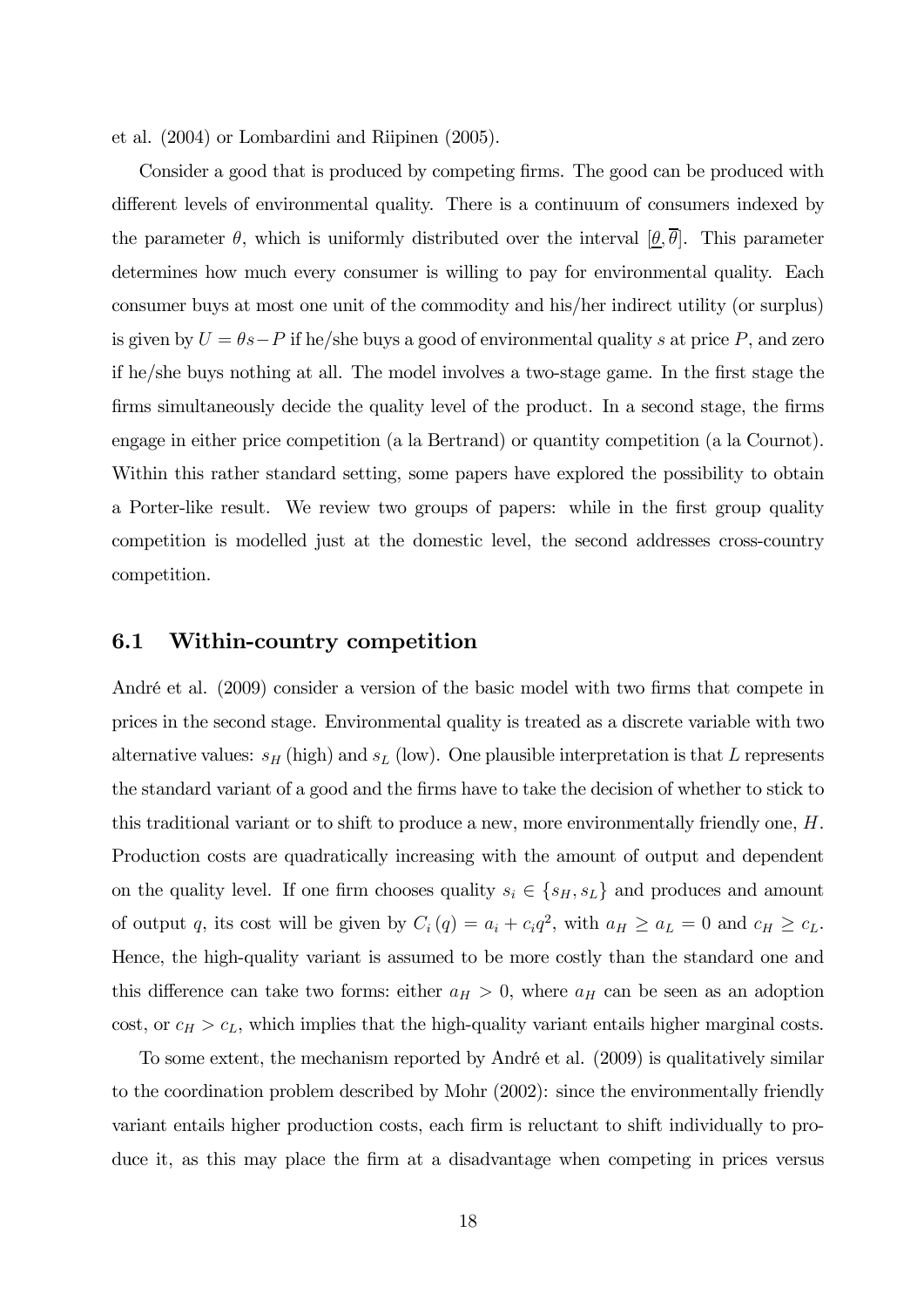low-quality rivals providing cheaper products. Under some conditions, supplying the environmentally friendly variant is not profitable enough for a single firm, and thus both of them remain stuck to the low-quality version, although they could benefit if both jointly shifted to produce high quality products. This jump can be prompted by the environmentally regulation.

In formal terms, the firms face the following simultaneous game in normal form in the first stage:

|        |       |       | Firm 2                                                            |  |
|--------|-------|-------|-------------------------------------------------------------------|--|
| Firm 1 |       | $S$ H |                                                                   |  |
|        |       |       | $s_H$ $(\pi^*_{HH}, \pi^*_{HH})$ $(\pi^*_{HL}, \pi^*_{LH} - T)$   |  |
|        | $s_L$ |       | $(\pi_{LH}^* - T, \pi_{HL}^*)$ $(\pi_{LL}^* - T, \pi_{LL}^* - T)$ |  |

where  $\pi_{ij}^*$  is the equilibrium profit (gross of taxes) of a firm that sets quality  $s_i$  while its rival sets  $s_j$ . For simplicity, it is assumed that the environmental policy takes the form of a lump-sum tax  $(T)$  on the standard variant of the good, although the same qualitative results can be obtained with other policy instruments. The version of (2) with  $T=0$  is referred to as the unregulated game. André et al. (2009) show that the model renders a Porter-like result if the following pair of conditions hold:

(1) 
$$
T > \max \{\pi_{LL}^* - \pi_{HL}^*, \pi_{LH}^* - \pi_{HH}^*\},
$$
  
(2)  $\pi_{HL}^* < \pi_{LL}^* < \pi_{HH}^*.$ 

Under (1) and (2),  $(s_L, s_L)$  is a Nash equilibrium of the unregulated game, the environmental regulation induces  $(s_H, s_H)$  as the unique equilibrium of the regulated game and both firms are better off in the new equilibrium. Two particular cases can be found: in the first one, which requires  $\pi_{LH}^* > \pi_{HH}^*$  as an additional condition,  $(s_L, s_L)$  is a unique equilibrium of the unregulated game. In this case, the firms face a typical prisoner's dilemma as they are initially locked in a low-quality equilibrium and the environmental policy pushes them to a high-quality alternative that entails a higher profit for them. If, on the contrary, we have  $\pi^*_{HH} > \pi^*_{LH}$ , both  $(s_L, s_L)$  and  $(s_H, s_H)$  are equilibria of the unregulated game. In the second case, the role of the environmental policy is to solve the coordination failure by eliminating the multiplicity of equilibria and ensuring that the "right" equilibrium will prevail.

The shift from  $(s_L, s_L)$  to  $(s_H, s_H)$  comes along with an increase in the price due to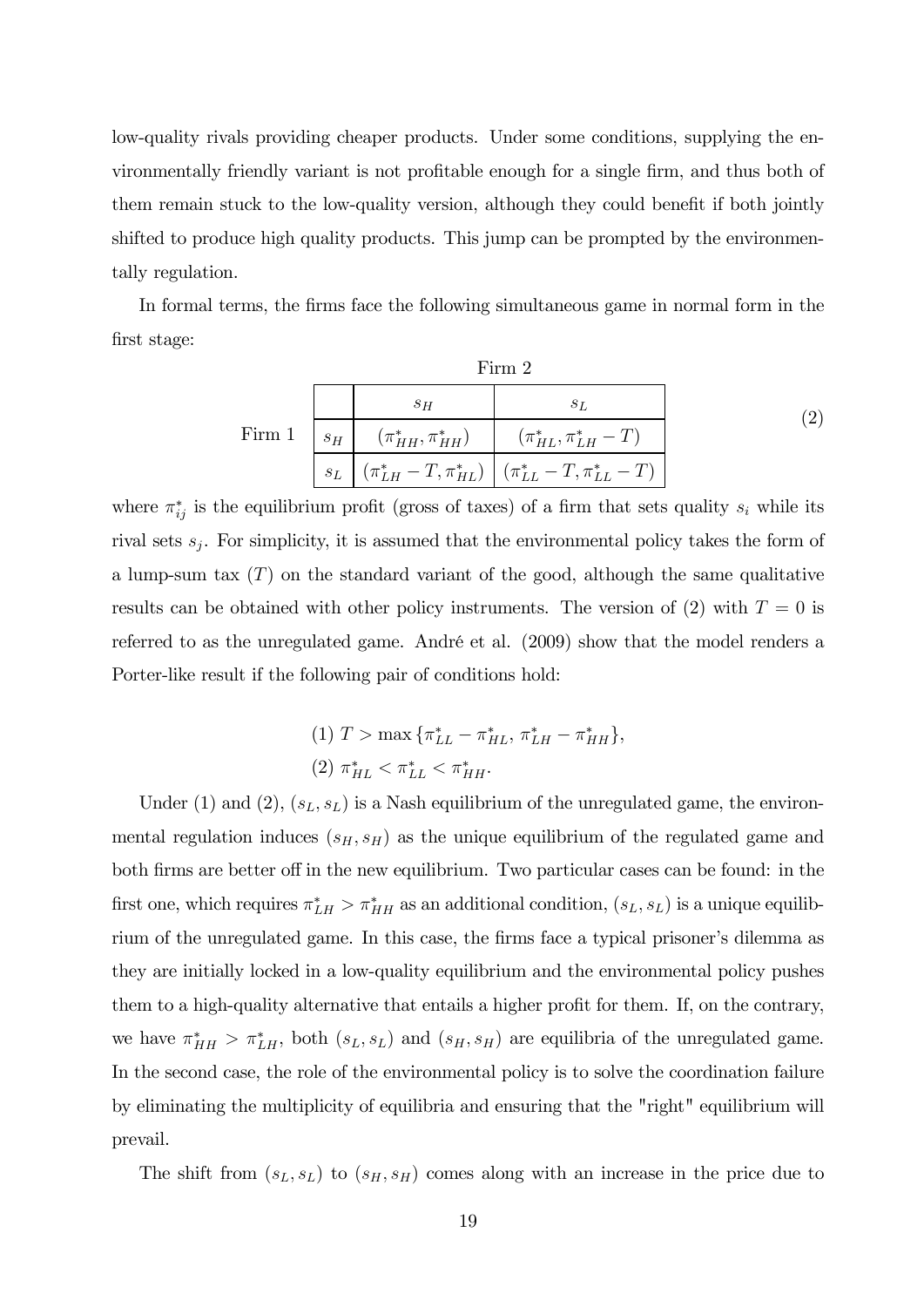the higher willingness to pay of consumers and the difference in marginal cost if it exists. Output in the final equilibrium is greater than in the initial one if  $\frac{s_H}{c_H} > \frac{s_L}{c_L}$  $\frac{s_L}{c_L}$ , where these ratios can be interpreted as a measure of the cost-effectiveness of each quality. If the latter condition holds, consumer's surplus is higher in the high-quality than in the lowquality equilibrium, and thus the environmental regulation may simultaneously benefit the environment, firms and consumers.

Lambertini and Tampieri (2012) revisit the model by André et al. (2009) by considering Cournot instead of Bertrand competition. They conclude that in this case the Porter-type result can only take the form of a prisoner's dilemma. This result precludes the possibility that the environmental policy simultaneously benefit both firms and the consumers.

Constantatos and Herrmann (2011) develop a qualitatively similar model, with a different modelling strategy and with quantity competition at the second stage. They point out that consumers perceive a new product's environmental quality with a time lag and there may exist "market inertia" resisting the introduction of a cost-efficient green product that, if adopted, would provide both higher consumer surplus and profits. In a similar spirit, Farzin (2003) develops a model with quantity competition and free entry in which a stricter environmental standard increases firm's costs but also shifts the demand outwards. Farzin's main message is that a stricter environmental standard can lead to a larger number of firms in industry and a greater industry output along with lower pollution.

#### 6.2 International competition

The papers reviewed in the previous subsection focus on competition among domestic firms and basically address the question of whether environmental policy can solve a coordination failure among them. It can be argued that, by fostering domestic firms' innovation and making them produce with higher quality, environmental regulation can put them in an advantageous position with respect to foreign firms. Constantatos and Hermann (2011) explicitly considers international competition by presenting a modified version of their model with four firms, two domestic and two foreign, that export their products to an international market. They conclude that, under certain parameter combinations, the model confirms Porter's conjecture that unilateral adoption of environmental regulation by one country increases the long-run market share and profits of its domestic firms.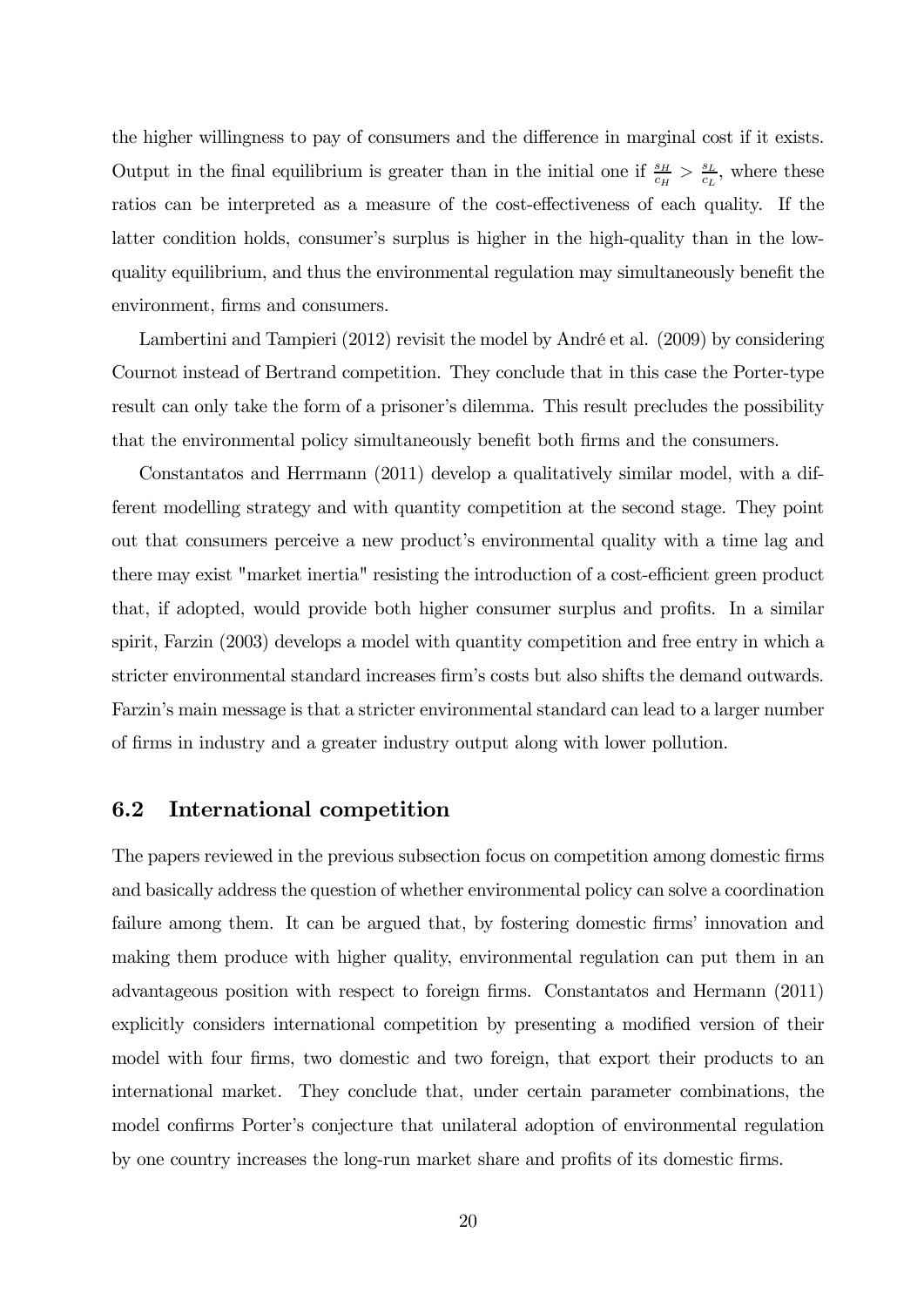Rothfels (2002) explicitly addresses international competition by building a version of the vertical differentiation model with a domestic firm and a foreign firm. Unlike the papers reviewed in the previous subsection, Rothfels assume continuous rather than discrete quality. This assumption, which is actually the usual one in the vertical differentiation literature, implies that, in equilibrium, there is always a certain degree of product differentiation. As André et al. (2009), and unlike Lambertini and Tampieri (2012), Constantatos and Herrmann (2011) and Farzin (2003), she assumes price competition in the second stage. Costs are assumed to depend quadratically on quality but not on output.<sup>4</sup> So, the cost of country  $j$  is given by

$$
C_j(s) = c_j s^2 \quad \text{with } j = D, F,
$$

where  $s$  is the endogenously decided level of quality and  $c_j$  is a country-specific parameter, D stands for domestic and F for foreign. If  $c_F > c_D$  the domestic firm enjoys a cost advantage with respect to the foreign firm and the opposite happens if  $c_F < c_D$ . Both cases are studied separately. The starting point is a situation in which the domestic firm produces the low quality good, whereas the foreign firm supplies the high quality good  $(s_D < s_F)$  and the central question is if a properly designed environmental policy can induce 'leapfrogging' in the sense that, after the regulation is implemented, the domestic firm will produce a higher quality than its competitor.

If the domestic firm enjoys a cost advantage over the foreign competitor  $(c_F > c_D)$  it is shown that leapfrogging can be induced by imposing a binding minimum quality standard. This results in higher profits for the domestic firm and the exit of the foreign firm from the domestic market. Moreover, this policy can enhance environmental quality and welfare. In the case that the domestic firm has a cost disadvantage  $(c_F < c_D)$  instead of an advantage, a minimum quality standard does not induce leapfrogging but the same result can be induced if, instead of a standard, the government introduces a subsidy in the form of a proportional reduction of the costs of providing high quality.

<sup>&</sup>lt;sup>4</sup>This is justified by assuming that quantity dependent costs are equal for both firms and have constant marginal costs and, then, they can be neglected for the purposes of the study.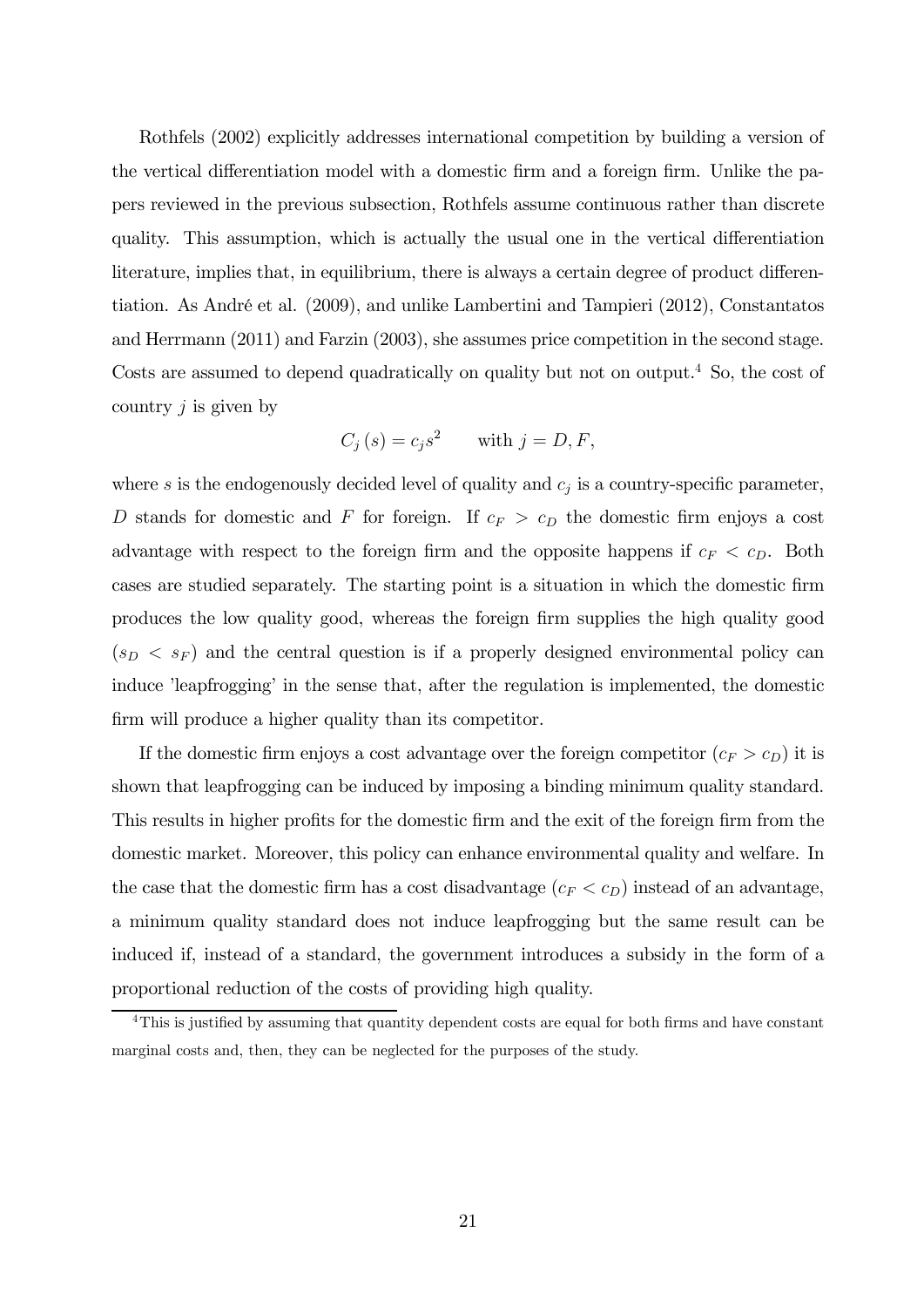### 7 Information problems

One of the basic assumptions in standard perfect competition models is the existence of perfect information that is fairly widespread among all economic agents. It is well-known that information asymmetries among economic agents is a source of market inefficiencies (see, for example, Macho-Stadler and Pérez-Castrillo 2001). Some authors have claimed that these inefficiencies open up the possibility that an environmental regulation provides a win-win result. The idea is that regulation can alleviate information asymmetry and enhance profit opportunities. This effect can take place under information asymmetries within the firm and information asymmetries in the output market. Both cases are addressed below.

#### 7.1 Information asymmetries within the firm

Mainstream neoclassical economics has traditionally considered the firm as a perfectly rational, profit-maximizing black-box without paying enough attention to the mechanisms by which firm's decisions are internally taken. A large body of research in the management literature has pointed out that firms' final decisions are the result of complex internal interactions between different agents or groups, which have different and usually conflicting interests.

In the so called principal-agent literature it is common to differentiate between the owner of the firm (the "principal"), who is interested in maximizing the firm's profit, and the manager (the "agent"), who works for the firm, but has his own objectives such as maximizing his welfare, increasing his leisure time, etc. The fact that the principal cannot perfectly control the manager, due to imperfect observability, results in additional efficiency costs for the firm and the possibility that, if these costs are alleviated, an environmental policy could be profit-enhancing.

Gabel and Sinclair-Desgagné (1998) point out that the decisions that determine the firm's performance are not directly made by the principal, but they result from a network of necessarily imperfect systems and procedures. As a consequence, the link between environmental regulatory policy and the allocation of environmental resources is complex, multistep, and imperfect. By altering the external rules to which the corporate principal is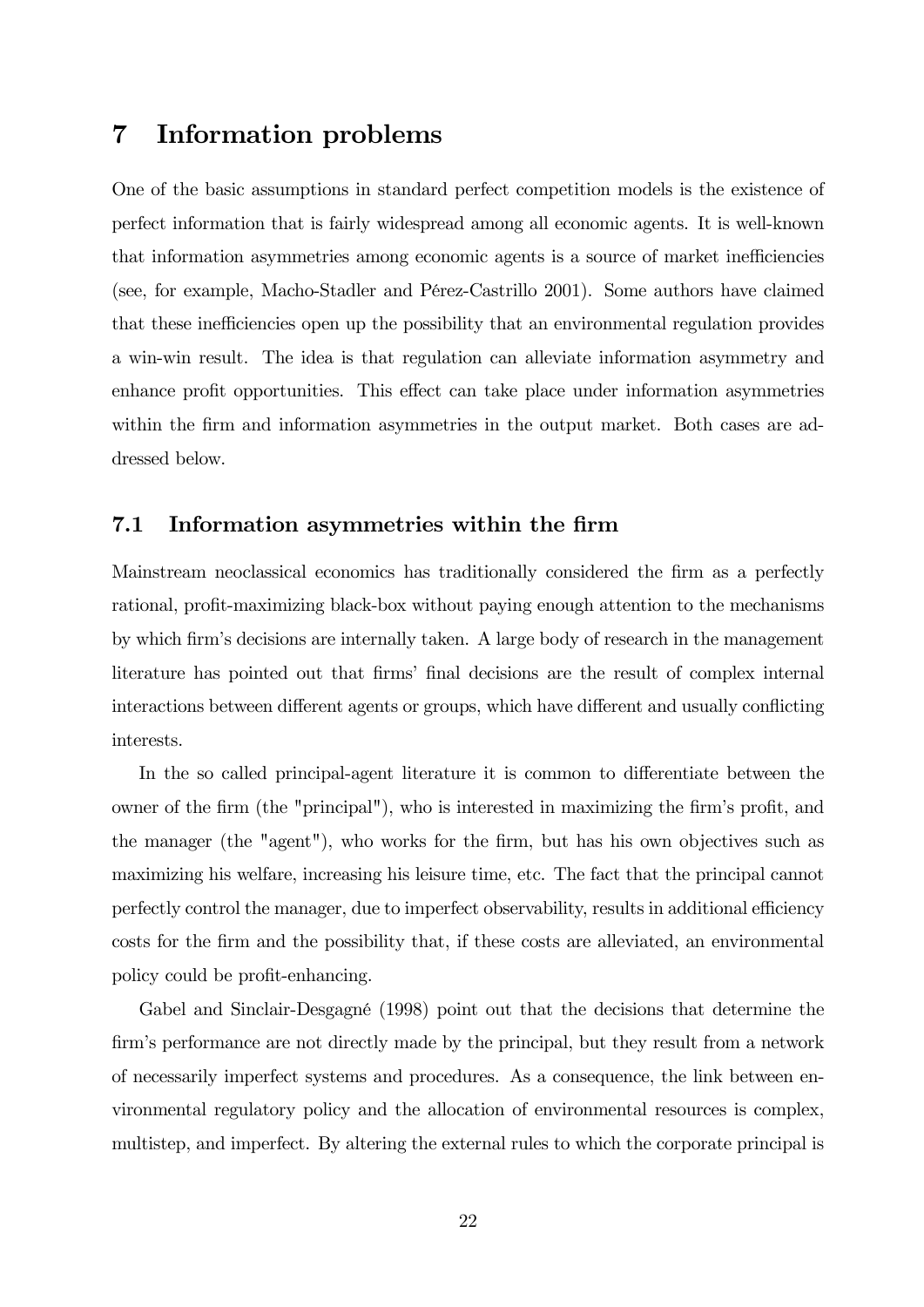subject, the regulatory policy will commonly induce the principal to change the management systems, to which the agents must respond, and this latter response is the one that will really have an environmental impact. These organizational constraints can prevent the firm from seeing and reacting to opportunities or threats and this is what the authors call 'organizational failure'. These authors highlight the fact that a firm's management system involves some routines that increase its organization's efficiency but also reduce its adaptability to changing circumstances. Changes in management systems are typically revolutionary, in the sense that old systems are destroyed and replaced by new ones. They also tend to be disruptive, because agents must abandon traditional patterns of behavior and learn new routines in their place. Since this learning and unlearning process is costly for managers, it is reasonable that they have a personal motive to resist this change. And it is more so given that the benefits of the change may be external to them.

Ambec and Barla (2002) model a specific mechanism by which the combination of intra-firm asymmetric information and environmental regulation can result in a win-win result for the environment and the firm. They consider a setting in which the firm makes an investment in R&D, the result of which is uncertain and can be perfectly observed a posteriori by the manager but not by the firm's owner. For each realization of the investment project there is an associated optimal output level. The firm must offer the manager a contract with two aims: first, to induce him to reveal the true result of the investment and, second, to make him accept the contract and exert enough effort to produce the optimal amount of output associated to each realization.

The fact that the manager has private information forces the firm to pay some informational rents, i.e., some extra money to induce him to tell the truth. These informational rents add to the firm's cost and, therefore, decrease its profit. The more severe the informational problem is, or in other words, the more different the optimal levels of output associated to different realizations are, the more informational rents the firm has to pay. In this framework, Ambec and Barla (2002) show that an environmental standard in the form of an upper bound on the amount of output, apart from inducing more R&D effort, also has the effect of reducing the difference between the optimal values of output for different realizations and, hence, to reduce the required amount of informational rents. Ambec and Barla claim that, under some parameter combinations, the latter effect is strong enough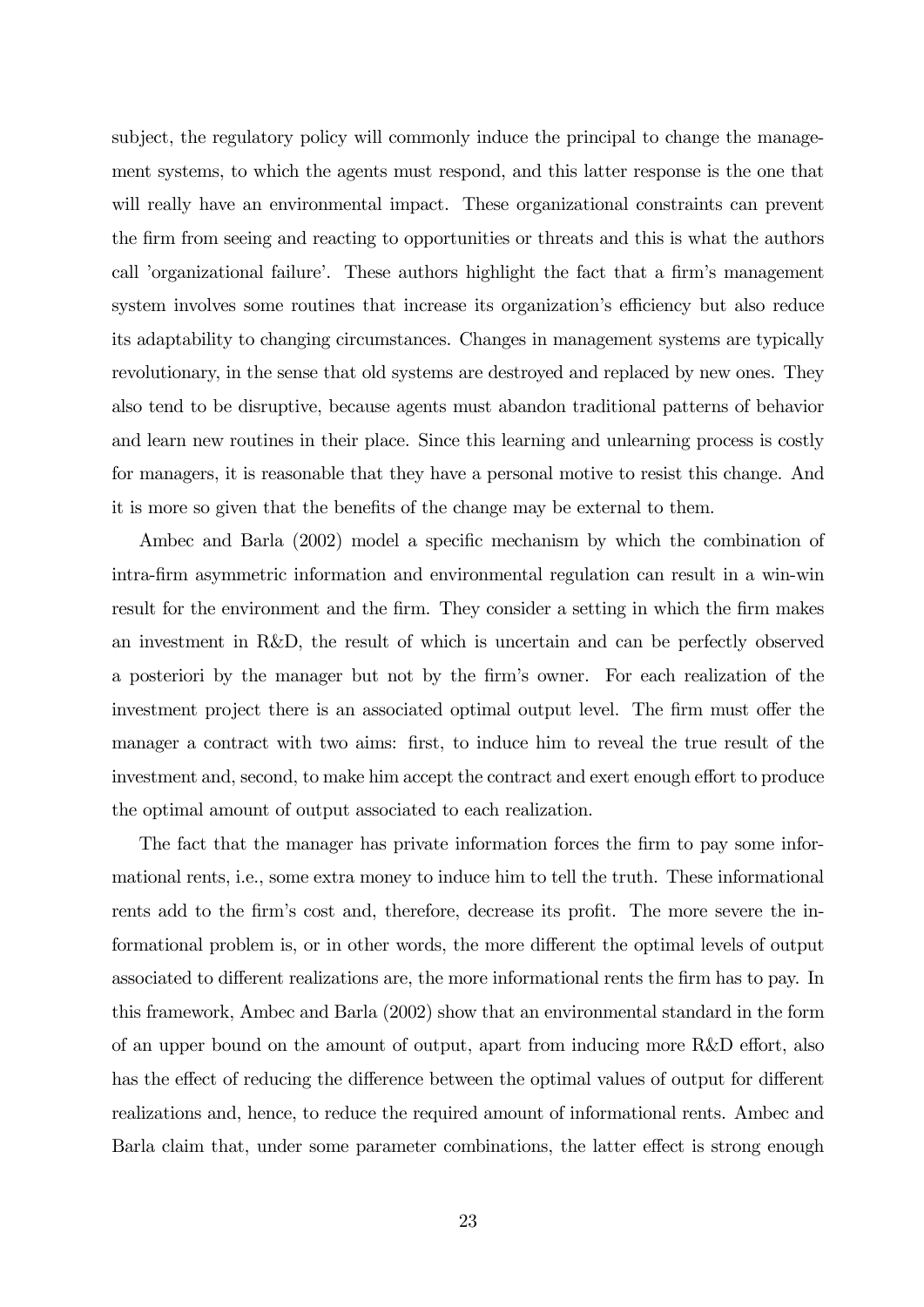to offset the compliance cost and, hence, to increase the firms' profit with respect to the non-regulated situation.

#### 7.2 Information asymmetries in the output market

From Akerloff's (1970) groundbreaking article, we know that imperfect information in the output market is another source of market inefficiency. In a nutshell, the problem arises when a physically uniform good can be produced with different qualities, which may come along with different production costs. Consumers are aware that different qualities are present in the market but, when faced with a specific product, they are not able to distinguish its quality. As a result, they are reluctant to pay what would be a fair price for a high-quality product since they fear that the true quality is not what the seller claims it to be.

Rege (2000) presents a model to support the idea that, under imperfectly observable quality, an environmental regulation can improve national industry's competitiveness. The analysis is carried out in a long-run general equilibrium model involving a world industry which consists of firms from a given number of identical countries with price-taking firms. The firms produce physically identical products with differentiated quality, where producing with high quality involves an extra cost  $(a_H)$  with respect to producing low quality.

Three groups of firms are considered: those firms producing and claiming to produce low quality, those producing and claiming to produce high quality and, finally, cheating firms that produce low quality but claim to produce high quality. Consumers are not able to distinguish between firms in the second and the third group. Cheating firms can be inspected, caught and fined with a positive probability that depends on the share of honest high-quality firms. In equilibrium, this share increases with the severity of the expected fine (A) and decreases with the extra cost of producing high quality,  $a_H$ .

The analysis shows that, in the market equilibrium, production of high environmental quality products is lower than in the Pareto optimal solution and it could even be zero if  $A$ is low enough or  $a_H$  is high enough. On the other hand, if a country's monitoring policy gets tougher relative to the world industry in the sense that either the fine or the probability of getting caught cheating increases, then (I) domestic industry's competitiveness will improve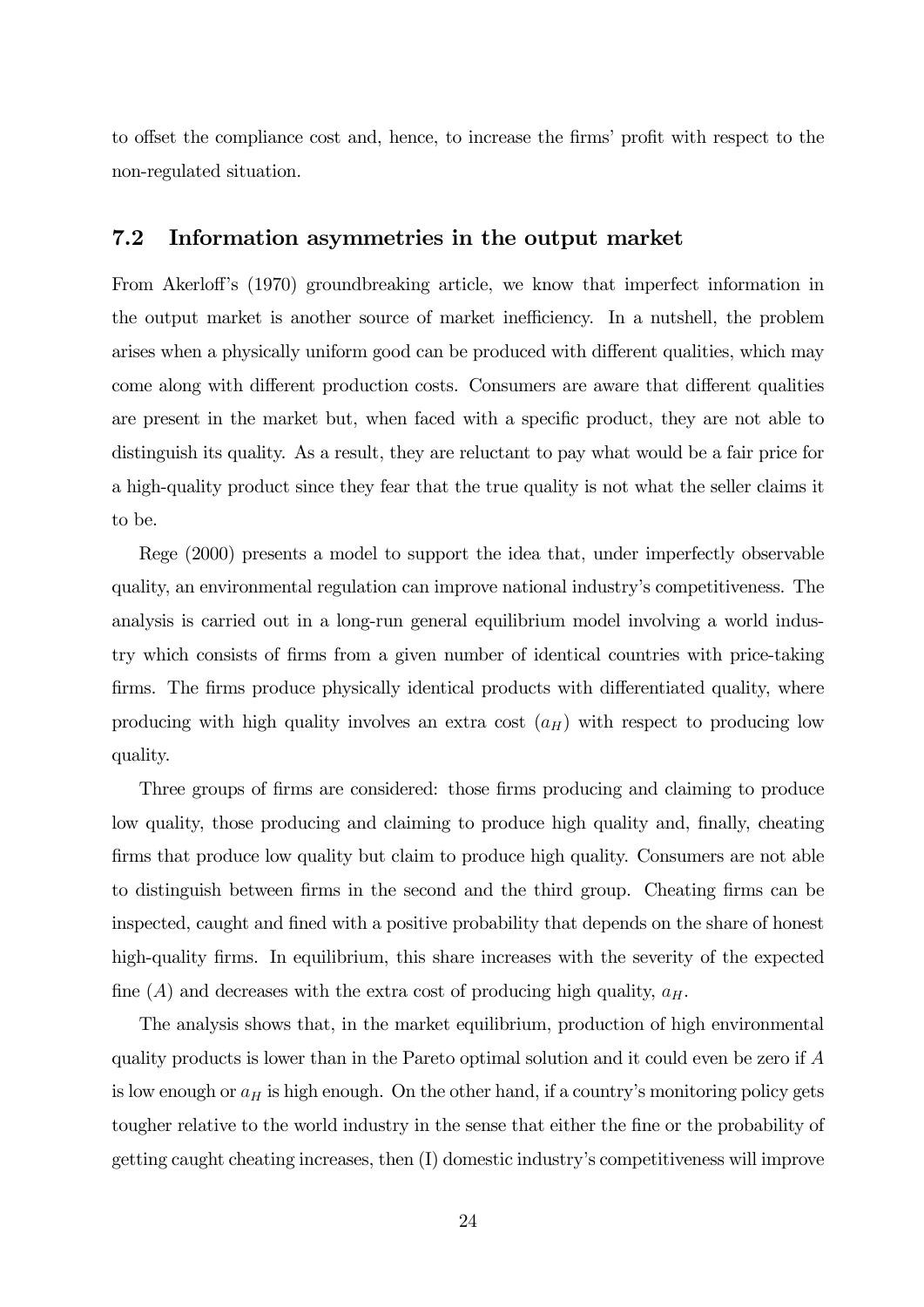and (II) the market-share of high-environmental-quality goods will increase, which is a consistent result with the Porter Hypothesis.

Mohr and Saha (2008, example 3) tell a similar story. Consumers are willing to pay a premium for goods that are produced using "green" technologies, but they cannot observe the production process and hence they rely on total industry emissions as a proxy for environmental quality. As regulation reduces overall industry emissions, it alleviates the informational problem and makes firms enjoy a premium paid by consumers for their products. Mohr and Saha also raise one important issue related to the reasons why consumers are willing to pay a premium. If they are willing to do so only temporarily, in order to induce a change, but not once the regulation is established, then regulation-induced profits might be temporary rather than permanent.

Tietenberg (1998) notes that a recent trend in environmental regulation involves disclosing firms' environmental information to the public.<sup>5</sup> The rationale behind this strategy is to push firms to reduce their environmental impact to avoid being punished by the markets. Kriström and Lundgren (2003) show that the purpose to improve their environmental image among consumers can explain why firms can voluntarily reduce their emissions. André et al. (2011) show that, under some circumstances, an environmental information disclosure policy can be profit-enhancing for firms.

### 8 Other (non-strategic) mechanisms

As we have shown in the preceding sections, a large proportion of the theoretical articles on the Porter Hypothesis rest on strategic links among economic agents. Nevertheless, there are a few papers suggesting otherwise, not specifically strategic, channels by which an environmental policy could be profit-enhancing for firms. In this section we summarize some of the most significant ones.

Xepapadeas and de Zeeuw (1999) focus on the effect of environmental policy (in the form of a tax on emissions) on the composition of the firm's capital stock. They present a model in which the capital of the firm is made of machines of different ages. Younger machines are more productive and less polluting but also more costly to buy and to install,

<sup>&</sup>lt;sup>5</sup>This trend is also related to the increasing importance of Eco-labels. See, for example, Amacher et al. (2004) or Mason (2006).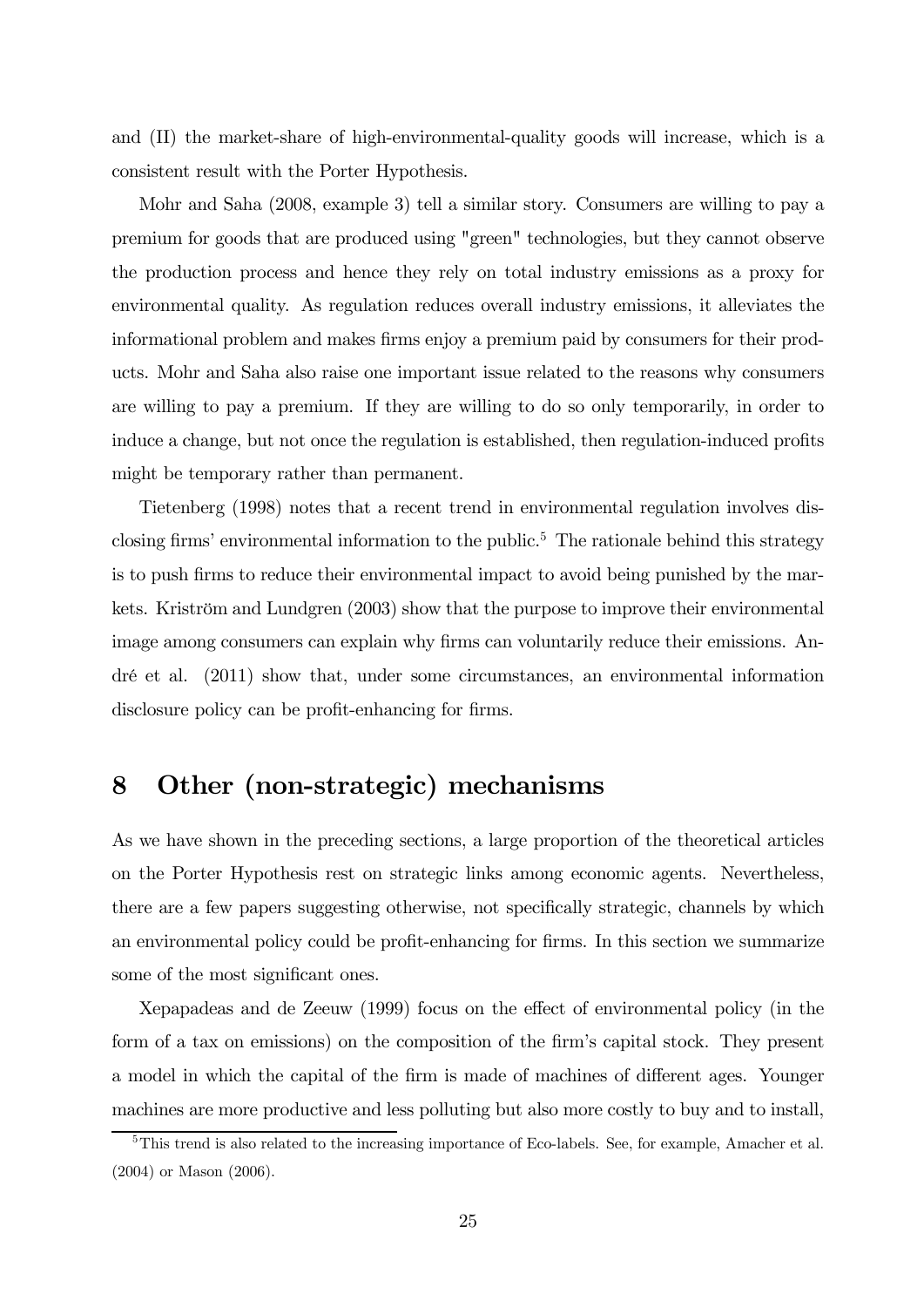as compared to older machines. A more stringent policy (i.e., a higher tax rate) will represent a higher cost for firms that will encourage them to restructure their capital stock. Specifically, two effects are identified: a "downsizing effect", involving a reduction in the number of machines of all ages and therefore the size of the whole capital stock, and a "modernization effect", which accelerates the removal of older machines and reduces the average age of the capital stock. These effects alleviate, but are not strong enough to offset the direct impact of a tougher regulation on costs. Therefore, the authors conclude that, in this framework, we should not expect a win-win situation as such, but the trade-off between improving the environment and the competitiveness of the home industry is not as grim as is sometimes suggested because of favorable changes in the composition of the capital stock. Feichtinger et al (2005) revisit the analysis of Xepapadeas and de Zeeuw (1999), allowing for nonlinearities and focusing on learning and technological progress. They show that, under some circumstances, the results by Xepapadeas and de Zeeuw (1999) do not hold. In particular, they conclude that in the presence of learning, implementing a stricter environmental policy with the aim of reaching a certain target of emissions reduction has a stronger negative effect on industry profits, which renders results which are in sharp contrast to the Porter Hypothesis.

Popp (2005) offers an interpretation of the Porter Hypothesis based on the uncertain nature of R&D. In a 2-period simulation, a firm can perform R&D in the first period and it produces output using a dirty input, together with capital and labor, in the second period. The result of R&D is assumed to be uncertain to capture the fact that, in reality, some research projects are successful and others end in failure. In a benchmark situation without a (tough enough) environmental policy in place, the firms can be reluctant to undertake R&D projects. Once a tougher environmental regulation is enacted, the firms can find out that, in the new situation, R&D is profitable enough and, with a positive probability they can discover, a posteriori, that the project would have been profitable even without the policy prompting. Similarly, Kennedy (1994) shows that the cost of environmental regulation can be negative when innovation is subject to some uncertain element. If the firm is risk neutral, regulation necessarily raises expected costs but costs can be lower ex post for some realizations of the innovation process. If the firm is risk averse, regulation might reduce expected costs because it can induce the firm to undertake a level of research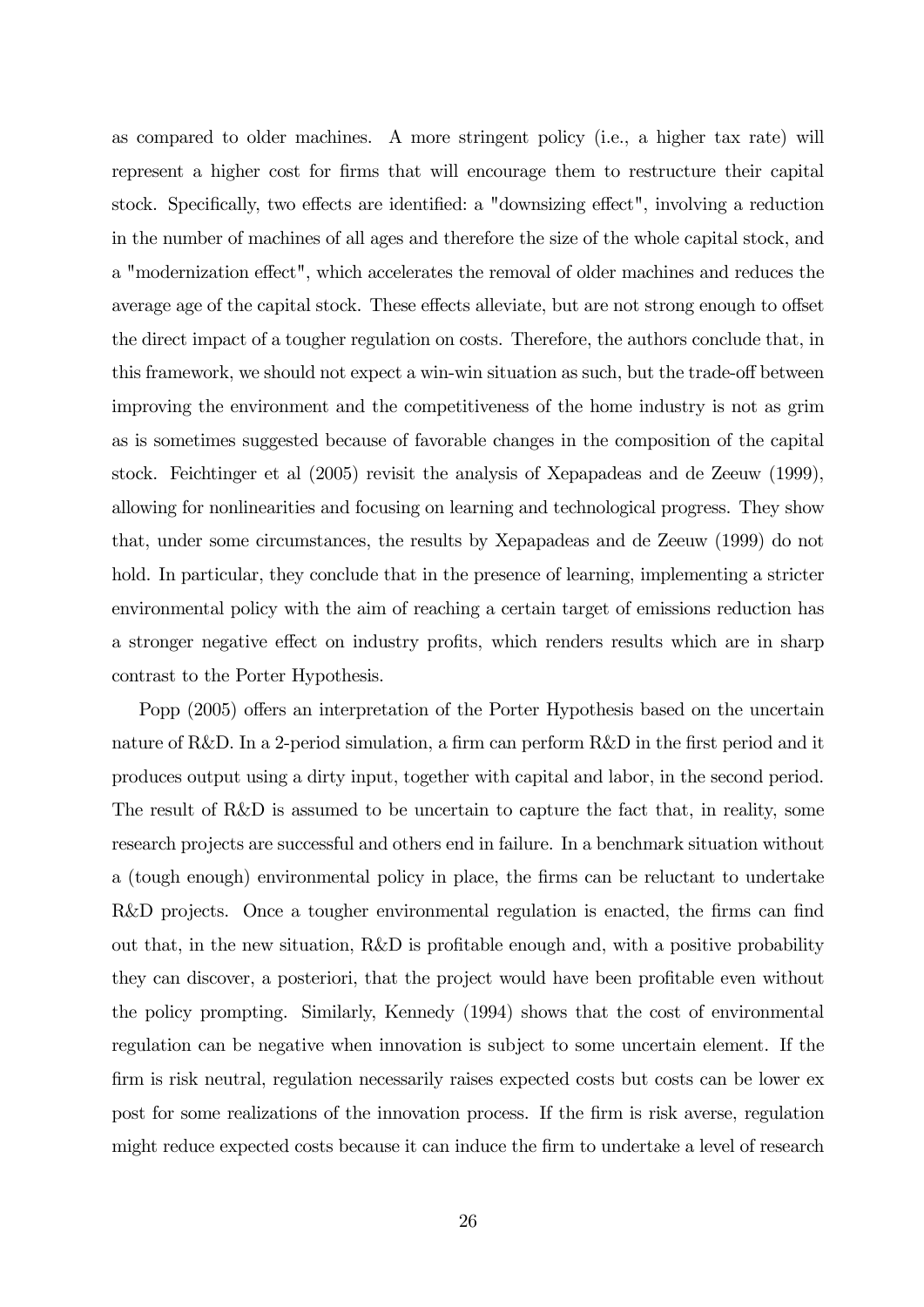closer to the cost-minimizing one.

Hart (2004) presents a growth model in which final output depends on different vintage intermediate goods that differ in their productivity and environmental damage. Skilled labour can be allocated between production vintages and research to develop new designs. This model provides support for a Porter-related hypothesis, according to which a tax on final goods produced using dirty intermediates could lead to an increase in research effort and, at least possibly, an increase in the long-term growth rate. The main drivers of these results are the possibility of research under-provision in the market economy and the possibility of developing environmentally friendly new designs.

### 9 Concluding remarks

It is not surprising that the Porter Hypothesis has generated some controversy because the idea itself is controversial as it challenges some central beliefs of the neoclassical paradigm. Certainly, such controversy is not due to Porter's claim that environmental policy can foster some types of innovation. This statement is not difficult to accept and, actually, is not new in economics. As noted by Ambec et al (2013), the idea that regulation can spur technological innovation is based on the concept of induced innovation, which goes all the way back to Hicks (1932). The controversy stems from the idea that, under some circumstances, such innovation is likely to result in gains that could (perhaps more than) offset the costs of compliance.

As we have discussed above, the first reaction of economists to Porter's claim was to state that, if those offsets were observed in practice, they should be seen as an anecdote rather than a systematic phenomenon consistent with standard economic theory. Thus, under different formulations, the fundamental question underlying the related literature is: beyond anecdotal evidence, can Porter's claim take place with certain regularity in the framework of rationality? The theoretical contributions that we have reviewed in this chapter, together with other related ones that we have omitted for the sake of brevity, should convince even the most skeptical that it is indeed possible to find situations in which environmental regulation results in some economic benefits, either in the form of lower cost, higher firm's profit, enhanced competitiveness or even higher consumers' surplus,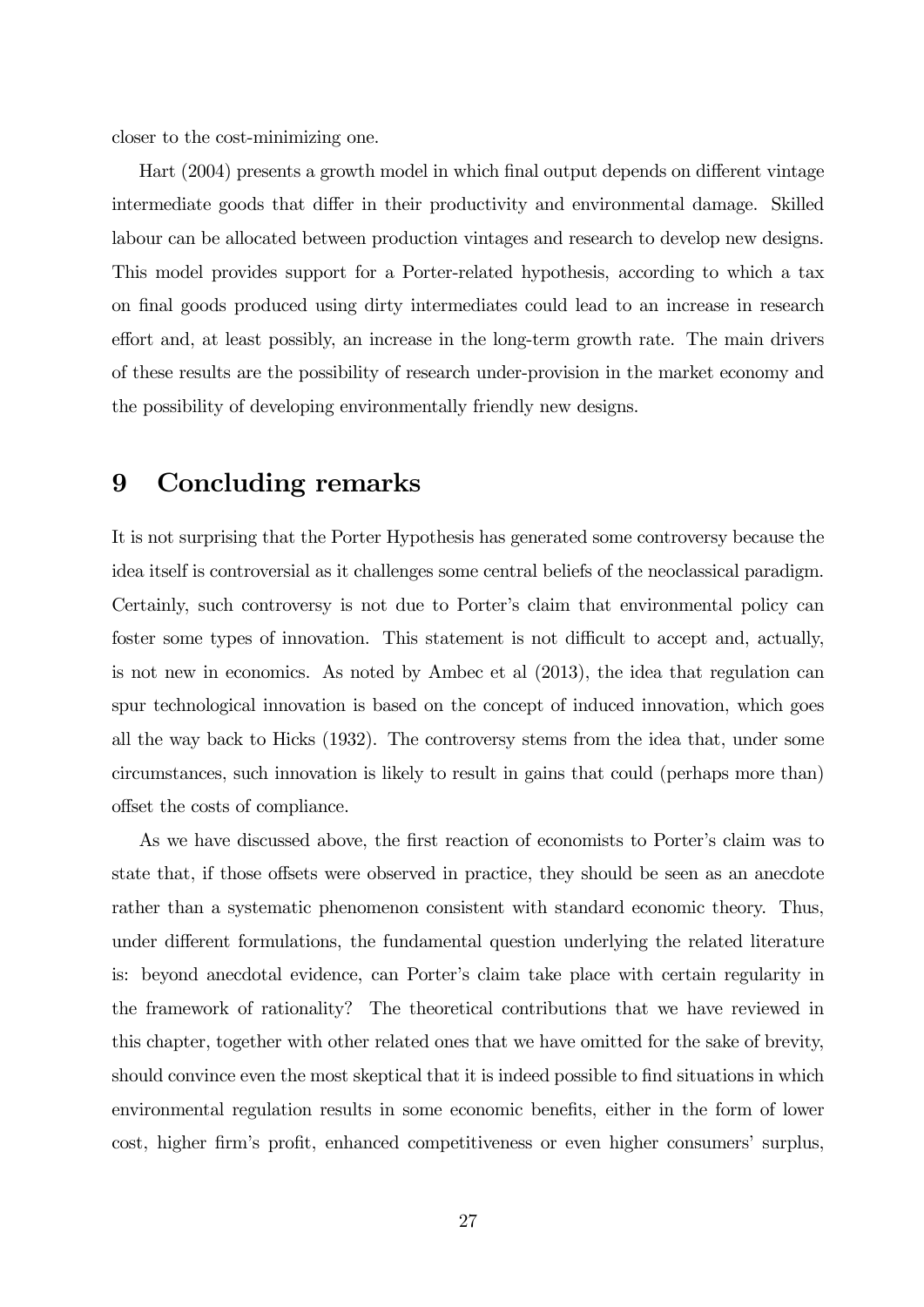and this type of result may well be due to strategic interaction between rational economic agents. Moreover, the opportunities to achieve such economic benefits might arise even if some of the conditions set by Porter and van der Linde fail to hold. In fact, under some circumstances, it is possible that firms increase their profits even without undertaking any innovation investment, such increases may happen in a purely domestic framework, without the need of considering international competition and they could arise even if the environmental regulation is not designed according to the principles stated by Porter and van der Linde.

To make this phenomenon compatible with rationality, it is possible to follow basically two lines of reasoning: first, that those opportunities were not present before the policy was applied and thus the opportunities were created by the regulation itself, and second, that the opportunities were present but the firms were not aware or could not take advantage of them. The first line includes the case in which the regulation creates or exacerbates scarcity rents, which allow the firms to obtain a higher profit although this is done at the expense of consumers. Also, the regulation may alleviate the information asymmetry within the firm, which would benefit the firm at the expense of the managers. Finally, the regulation could also alleviate information asymmetry in the output market, which is likely to benefit consumers and high quality firms at the expense of low-quality cheating firms. In the second line, we have explored the existence of coordination problems among firms, which might be locked in to an old technology or a low-quality product equilibrium. While all the firms would benefit if they shifted to a cleaner technology or a high-quality product, they may refrain from doing so because they expect to enjoy a second-mover advantage. Environmental regulation can solve this coordination problem by prompting the firms to jump in altogether.

Having said that, some limitations of the validity of the Porter Hypothesis and its use as an argument to promote environmental regulation should be taken into consideration. The first warning, which was already present in the original Porter's contributions, is that we should not think that every environmental policy will induce the required innovations and even less that such innovations will always offset the compliance costs. Porter and van der Linde caution that, to achieve these aims, the regulation should be properly designed. Broadly speaking, the related literature is even more cautious than Porter and van der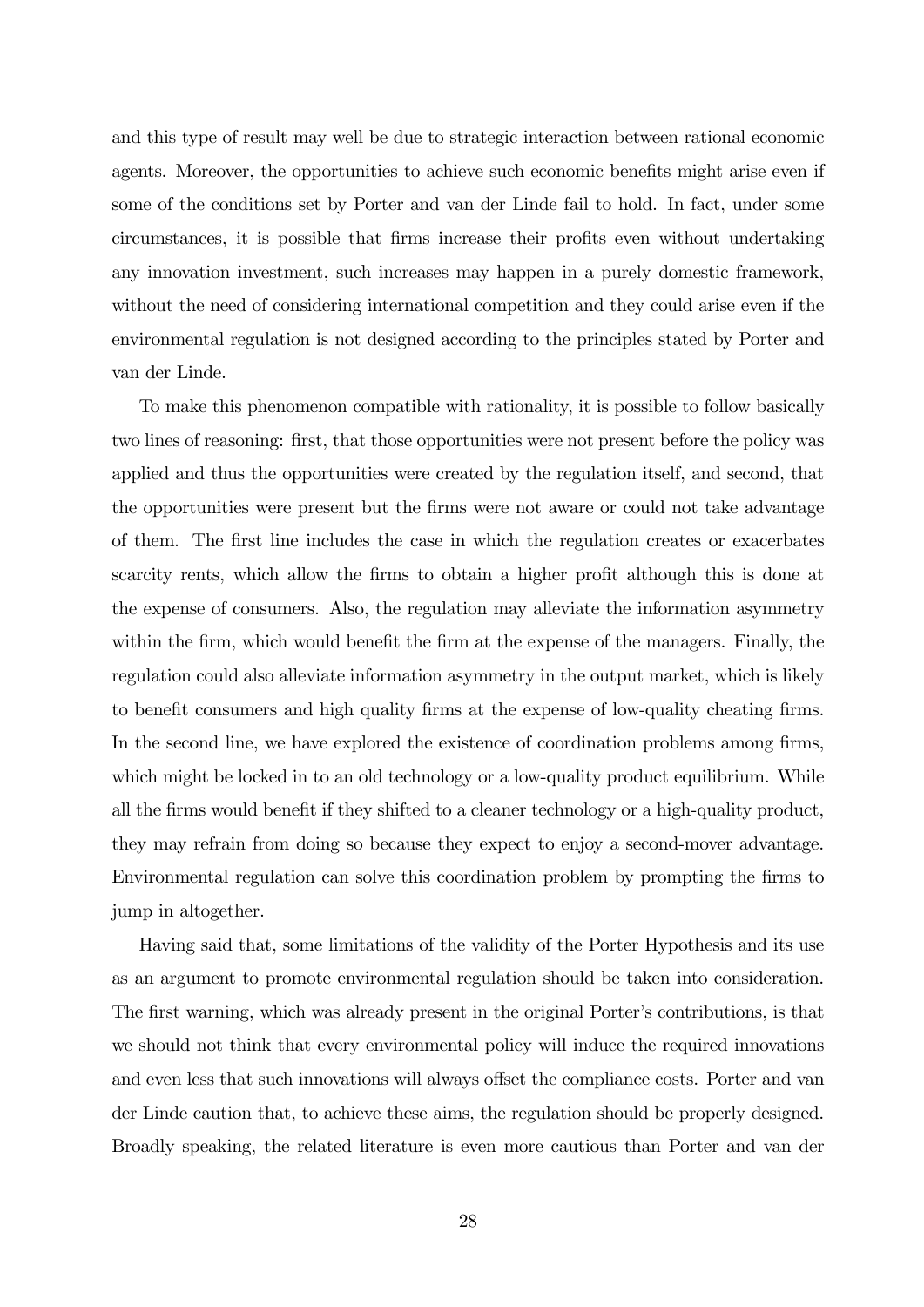Linde. In fact, the possibility that an environmental regulation generates a win-win situation is seen by most authors as a rather exceptional result that only appears under specific conditions. Apart from the regulation design, and depending on the specific channel by which Porter's result arises, other conditions are required. Basically, there should be some market failure other than the environmental externality, such that the regulation can help to solve both problems simultaneously.

Also, it is not reasonable to assume that the effect of environmental regulation is monotonic. To put this argument in simple and general terms, consider a specific situation involving an activity sector within a country, with a given technology, producing a certain good and working under a specific market structure. Assume that situation is propitious for the Porter Hypothesis to hold, for example, because of the existence of a coordination problem as those reported above. In the terminology commonly used in the literature, there are "low hanging fruits" that the regulation can help to harvest. Assume that, starting from that specific situation, a properly designed regulation is implemented, or the existing regulation becomes more stringent, which provides a win-win result entailing both environmental and economic benefits. Now, take the new situation with the tougher environmental regulation as the starting point and ask the question if the Porter Hypothesis would hold again. In other words, if the environmental regulation gets even tougher, would it render additional economic benefits? At this level of generality nothing can be stated with certainty, but it is reasonable to assume that, in most cases the answer would be probably not, because the low hanging fruits have already been collected and there are no more of them to be harvested. So, the answer to the question "will a more stringent environmental regulation result in economic benefits?" is extremely tricky and dependent on the starting conditions.

Another warning refers to the use of the Porter Hypothesis as an argument to promote environmental regulation. The fact that environmental policy may be beneficial for firms' competitiveness, or at least not as detrimental as is usually suggested, should not lead us to conclude that environmental regulation should be used primarily to pursue economic benefits. Those benefits should be seen as a positive side-effect to support the main objective, which should be to protect the environment. In this respect, Simpson and Bradford [50] conclude that, as a strategic trade policy, environmental regulation is inferior to other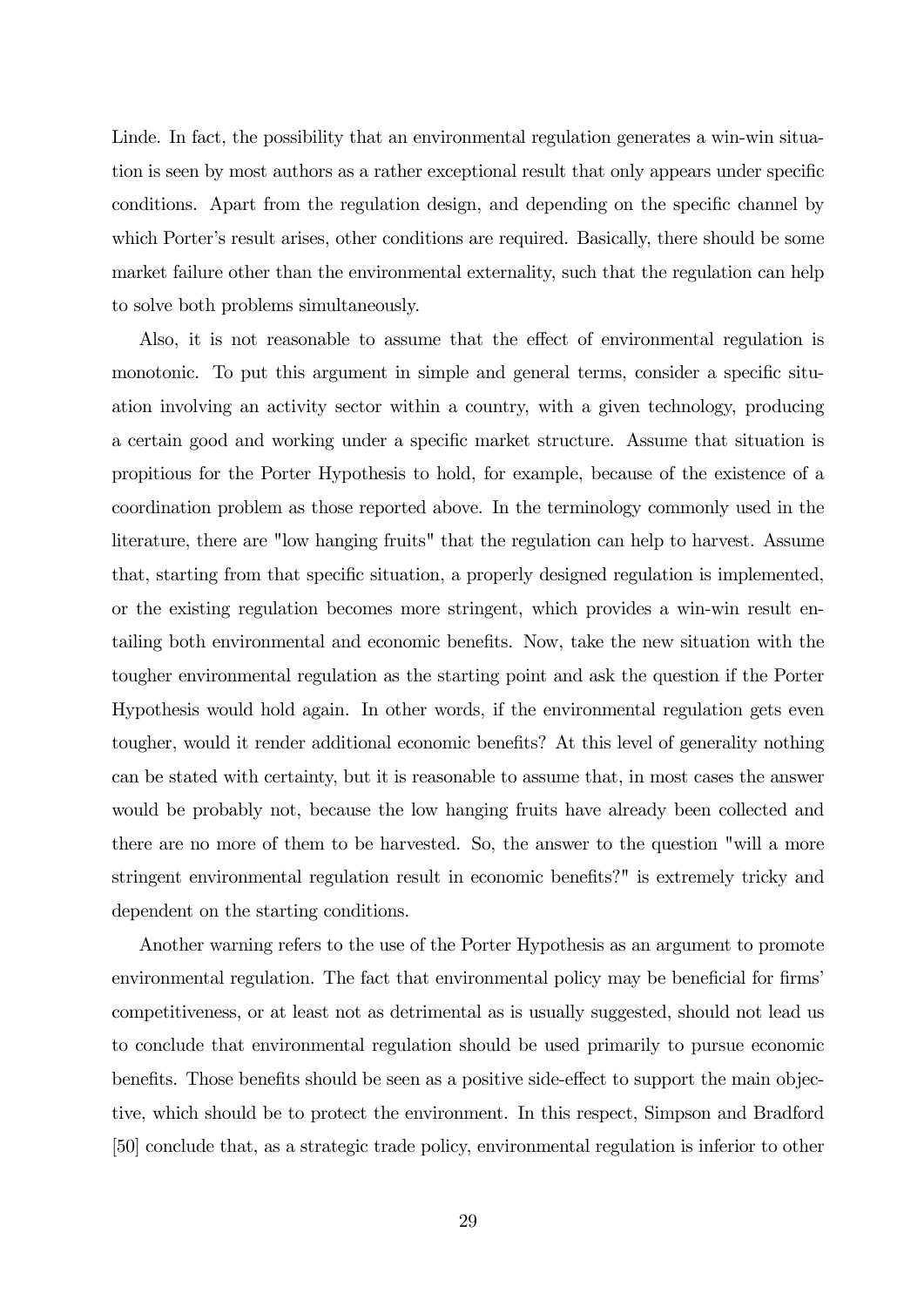instruments. André et al. (2009) conclude that profit-enhancing environmental regulation will not always make consumers be better off. On the other hand, somewhat paradoxically Mohr (2002) predicts that regulation-induced innovation will probably improve technology and increase output, but not necessarily decrease environmental impact.

The question if the Porter Hypothesis is true or not is difficult to address as such in theoretical terms but it is also difficult to address in empirical terms. Apart from the reasons stated above, the empirical work has additional difficulties such as the data collection, the selection of the statistical methods or the comparison between different socioeconomic and geographic circumstances. Moreover, in those cases in which the evidence shows that a specific regulation has not provided the expected economic benefits, before concluding that the Porter Hypothesis should be rejected, it is necessary to make sure that the regulation under consideration has been properly designed according to the principles established by Porter and van der Linde (1995), which is not always easy to test.

Therefore, we cannot categorically affirm that the Porter Hypothesis is true or not in general terms, but still we can get some useful lessons from it. Probably, the most clear message is that, as noted by Xepapadeas and de Zeeuw (1999), the conflict between environmental protection and firms' competitiveness is probably not as grim as conventional economic thinking suggests. Related to this, since firms are likely to be reluctant to tougher regulations, they will probably exaggerate a priori the expected loss that they would face under such regulations. This is, by no means, an argument to use environmental regulation as an instrument to pursue non-environmental objectives, but it is an additional argument to defend the application of environmental policies when the balance between environmental benefits and economic costs is apparently unclear, as the economic costs are prone to be overestimated.

As a final reflection, the fulfillment of the Porter Hypothesis does not necessarily imply that environmental regulation does not entail any costs. What the regulation typically does is to reallocate the costs in a different way than before the regulation. Then, one important policy implication of our analysis is that, when designing environmental regulations, the authorities should pay special attention to the distributive effects and, specifically, they should identify the economic agents that will bear most of the costs. In this sense, the new generation information-disclosure policies may be of particular interest as, by revealing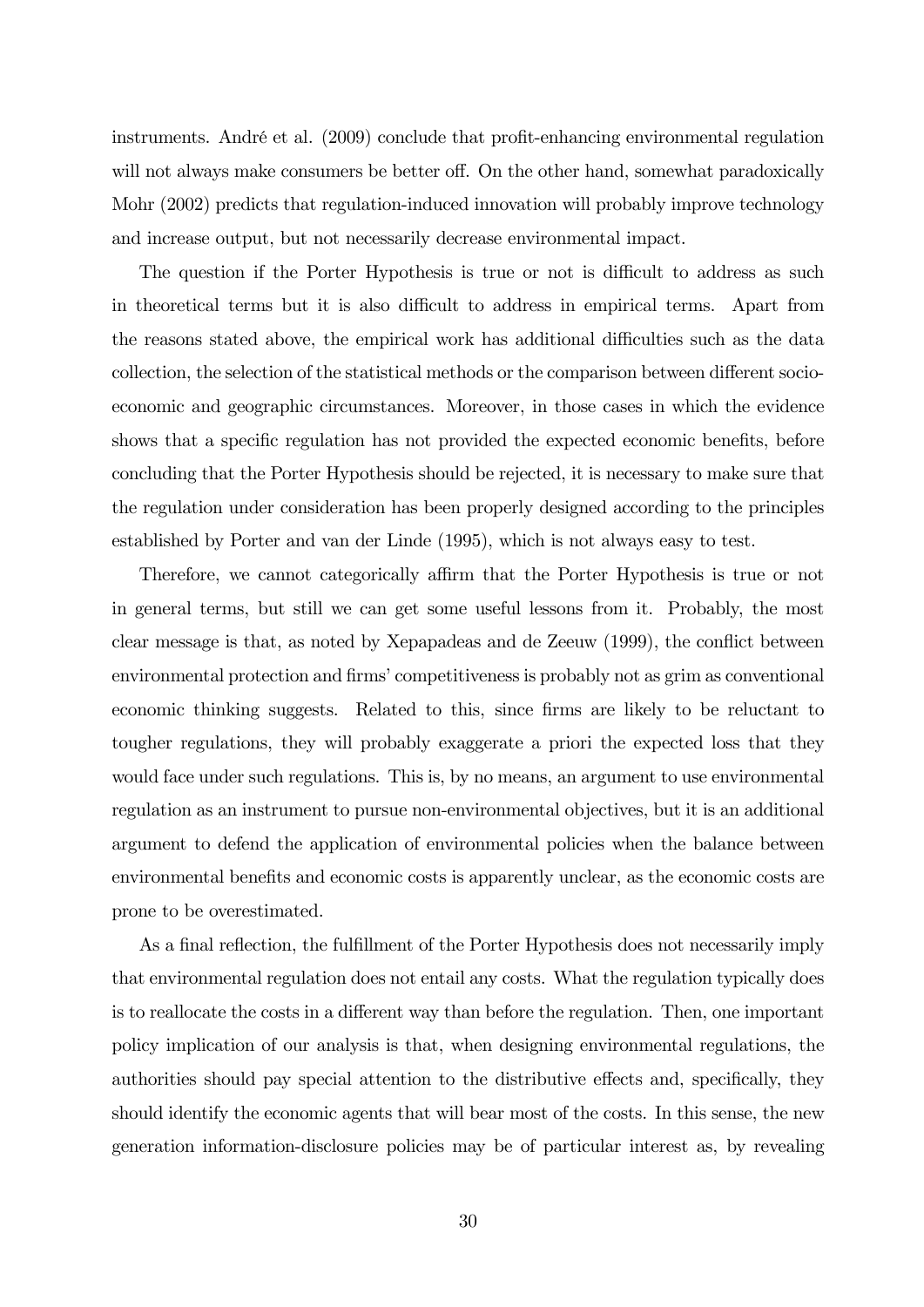hidden information to the market, they are likely to benefit the consumers as well as highquality, efficient and truthfully reporting firms and shift the cost to low-quality, inefficient and cheating firms.

## References

- [1] Akerlof, G. A. (1970) The market for "lemons": Quality uncertainty and the market mechanism. The Quarterly Journal of Economics, 488-500.
- [2] Amacher, G.S., E. Koskela, & M. Ollikainen (2004) Environmental quality competition and eco-labelling, Journal of Environmental Economics and Management 47, 284-306.
- [3] Ambec, S. & P. Barla (2002) A theoretical foundation of the Porter Hypothesis. Economics Letters 75, 355-360.
- [4] Ambec, S. & P. Barla (2006) Can environmental regulations be good for business? An assessment of the Porter Hypothesis. Energy Studies Review 14, 42-62.
- [5] Ambec, S., M.A. Cohen, S. Elgie & P. Lanoie (2013) The Porter Hypothesis at 20: can environmental regulation enhance innovation and competitiveness? Review of Environmental Economics and Policy 7, 2-22.
- [6] Ambec, S. & P. Lanoie (2008) Does it pay to be green? A systematic overview. The Academy of Management Perspectives 22, 45-62.
- [7] André, F.J., P. González & N. Porteiro (2009) Strategic quality competition and the Porter Hypothesis. Journal of Environmental Economics and Management 57, 182- 194.
- [8] André, F. J., A. Sokri & G. Zaccour (2011) Public disclosure programs vs. traditional approaches for environmental regulation: Green goodwill and the policies of the firm. European Journal of Operational Research 212, 199-212.
- [9] Brander, J. A. & B.J. Spencer (1985) Export subsidies and international market share rivalry. Journal of international Economics 18, 83-100.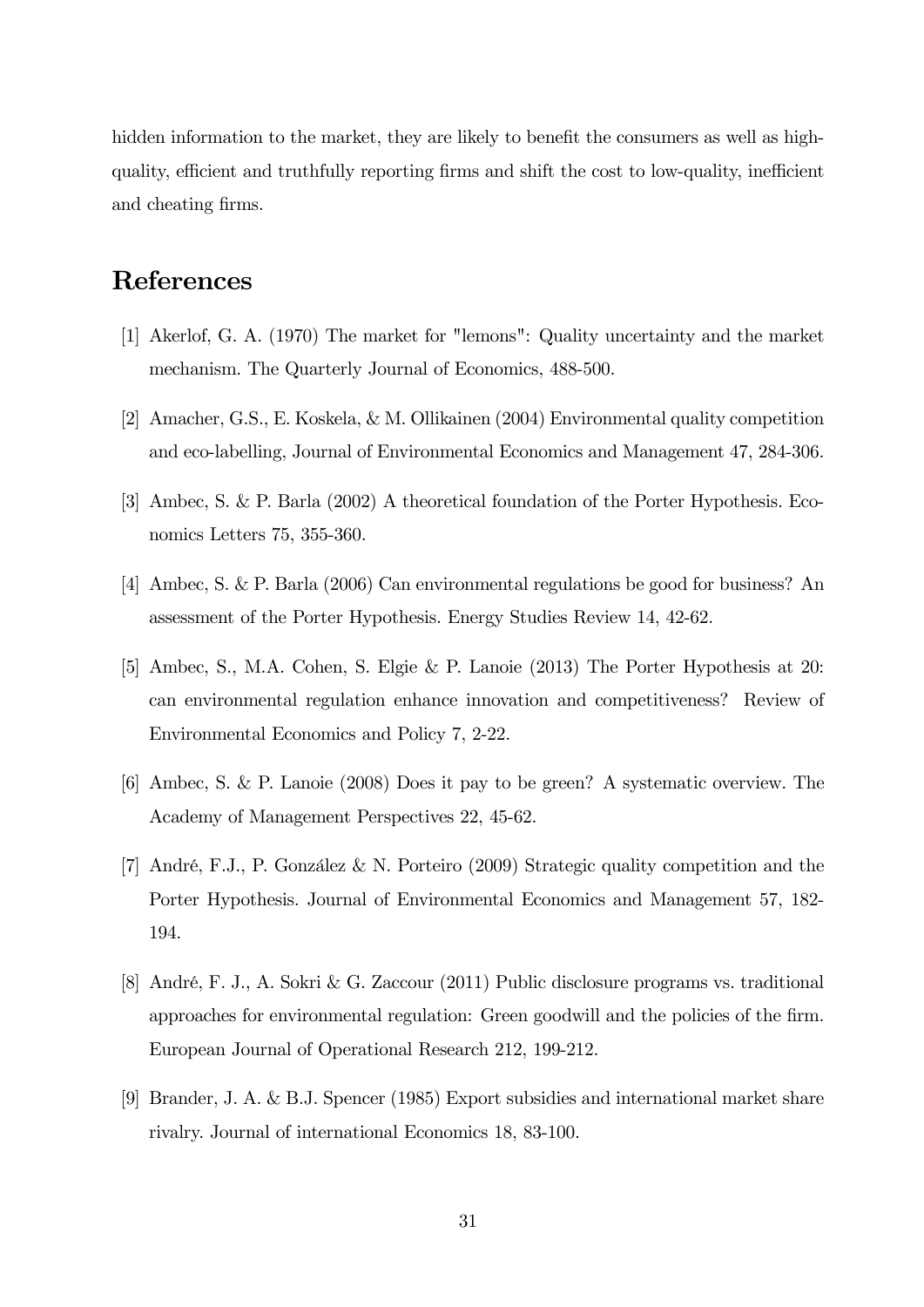- [10] Brännlund, R., T. Lundgren, & T. van der Ploeg (2009) Environmental policy without costs? A review of the Porter Hypothesis. International Review of Environmental and Resource Economics 3, 75-117.
- [11] Constantatos, C. & M. Herrmann (2011) Market inertia and the introduction of green products: Can strategic effects justify the Porter Hypothesis? Environmental and Resource Economics 50, 267-284.
- [12] Downing, P. B. & L.J. White (1986) Innovation in pollution control. Journal of Environmental Economics and Management 13, 18-29.
- [13] Ellerman, A.D., F.J. Convery and C. de Perthuis (2010) Pricing Carbon: The European Emissions Trading Scheme. Cambridge University Press. Cambridge, UK.
- [14] Ehrhart, K. M., E. C. Hoppe and R. Löschel (2008) Abuse of EU Emissions Trading for Tacit Collusion. Environmental and Resource Economics 41: 347-361.
- [15] Farmer, A., J. R. Kahn, J. A. McDonald & R. O'Neill (2001) Rethinking the optimal level of environmental quality: justifications for strict environmental policy. Ecological Economics 36, 461-473.
- [16] Farzin, Y. H. (2003) The effects of emissions standards on industry. Journal of regulatory economics 24, 315-327.
- [17] Feichtinger, G., R. F. Hartl, P.M. Kort, & V.M. Veliov (2005) Environmental policy, the Porter Hypothesis and the composition of capital: Effects of learning and technological progress. Journal of Environmental Economics and Management 50, 434-446.
- [18] Fullerton, D. & G.E. Metcalf (2001) Environmental controls, scarcity rents, and preexisting distortions. Journal of Public Economics 80, 249-267.
- [19] Gabszewick, J. & J.F. Thisse (1979) Price competition, quality, and income disparities. Journal of Economic Theory 20, 340-359.
- [20] Gabel, H. L., & B. Sinclair-Desgagné (1998) The firm, its routines, and the environment, in "The International Yearbook of Environmental and Resource Economics 1998-1999" T. Tietenberg and H. Folmer, Eds. Edward Elgar.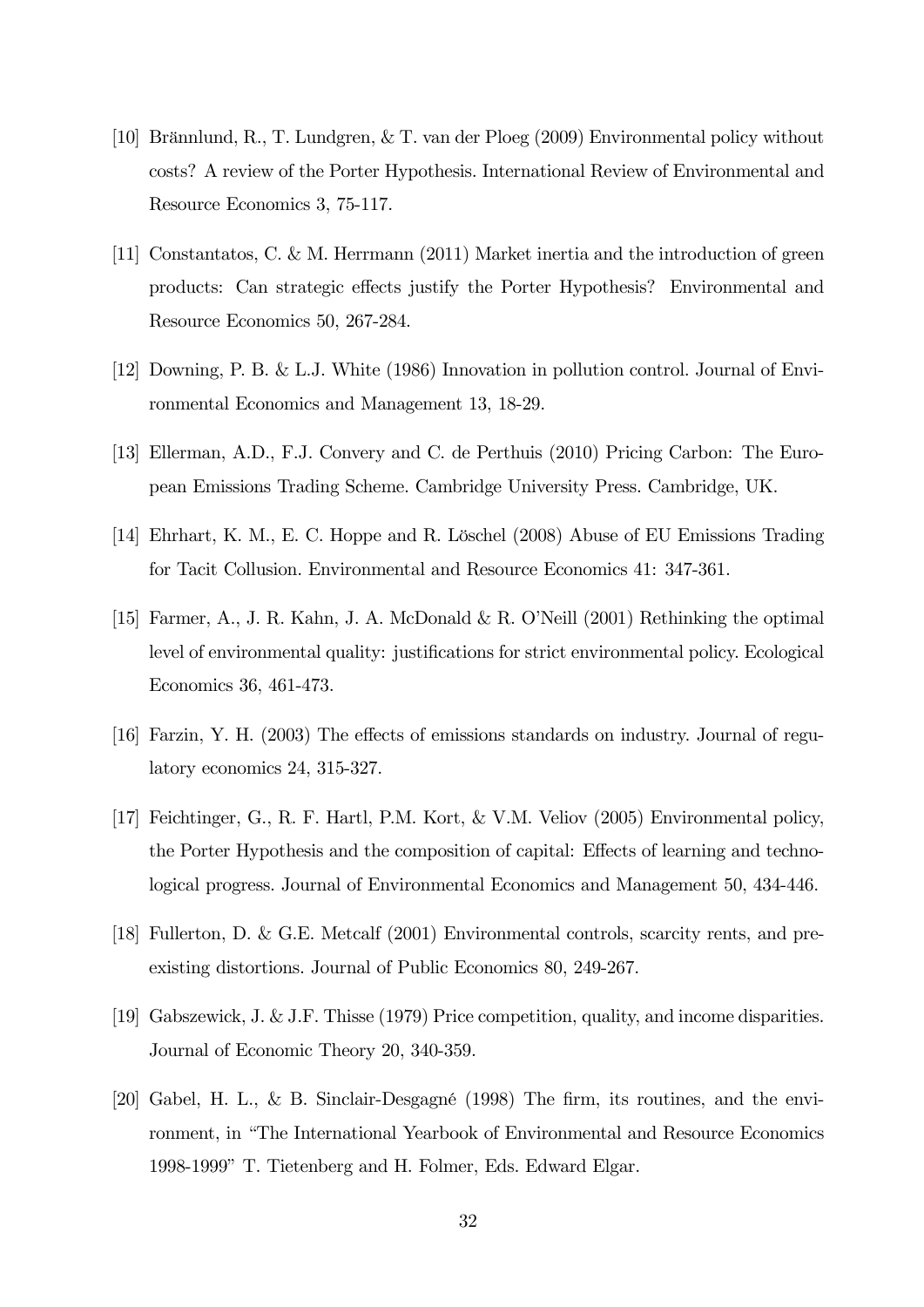- [21] Greaker, M. (2003) Strategic environmental policy; eco-dumping or a green strategy. Journal of Environmental Economics and Management 45, 692-707.
- [22] Greaker, M. (2006) Spillovers in the development of new pollution abatement technology: a new look at the Porter-hypothesis. Journal of Environmental Economics and Management 52, 411-420.
- [23] Greening, L.A., D.L. Greene & C. Difiglio (2000) Energy efficiency and consumption– the rebound effect–a survey. Energy policy 28, 389-401.
- [24] Hart, R. (2004) Growth, environment and innovation–a model with production vintages and environmentally oriented research. Journal of Environmental Economics and Management 48, 1078-1098.
- [25] Heyes, A. G. & C. Liston-Heyes (1999) Corporate lobbying, regulatory conduct and the Porter Hypothesis. Environmental and Resource Economics 13, 209-218.
- [26] Hicks, J. R. (1932) The theory of wages, 1st ed. London: Macmillan.
- [27] Hinterman, B. (2011) Market power, permit allocation and efficiency in emission permit markets. Environmental and Resource Economics 49, 327-349.
- [28] Jaffe, A. B., & K. Palmer (1997) Environmental regulation and innovation: a panel data study. Review of economics and statistics 79, 610-619.
- [29] Jaffe, A. B., S.R. Peterson, P.R. Portney & R.N. Stavins (1995) Environmental regulation and the competitiveness of US manufacturing: what does the evidence tell us? Journal of Economic literature 33, 132-163.
- [30] Kennedy, P. (1994) Innovation stochastique et coût de la réglementation environnementale. L'Actualité économique 70, 199-209.
- [31] Kriechel, B & T. Ziesemer (2009) The environmental Porter Hypothesis: theory, evidence, and a model of timing of adoption. Economics of Innovation and New Technology 18, 267-294.
- [32] Kriström, B. & T. Lundgren (2003) Abatement investments and green goodwill. Applied Economics 35, 1915-7.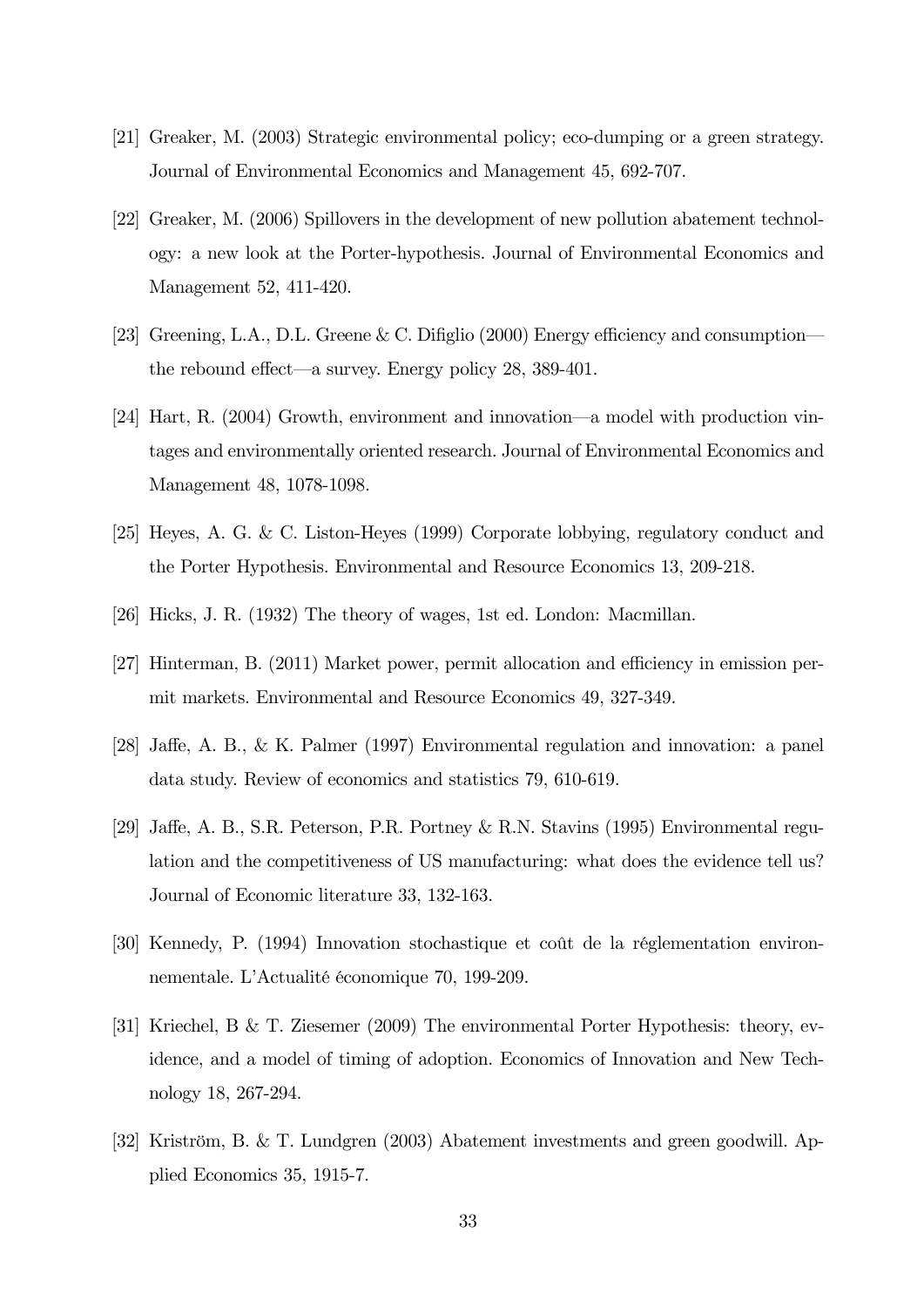- [33] Lambertini, L. & A. Tampieri (2012) Vertical differentiation in a Cournot industry: The Porter Hypothesis and beyond. Resource and Energy Economics 34, 374-380.
- [34] Lombardini-Riipinen, C. (2005) Optimal tax policy under environmental quality competition. Environmental and Resource Economics 32, 317-336.
- [35] Macho-Stadler, I. & J.D. Pérez Castrillo (2001) An introduction to the economics of information: Incentives and contracts. Second edition, Oxford University Press, Oxford.
- [36] Mason, C. (2006) An economic model of eco-labelling. Environmental Modelling Assessment 11, 131-143.
- [37] Milliman, S. R. & R. Prince (1989) Firm incentives to promote technological change in pollution control. Journal of Environmental economics and Management 17, 247-265.
- [38] Mohr, R.D. (2002) Technical change, external economies and the Porter Hypothesis. Journal of Environmental Economics and Management 43, 158-168.
- [39] Mohr, R.D. & S. Saha (2008) Distribution of environmental costs and benefits, additional distortions, and the Porter Hypothesis. Land Economics 84, 689-700.
- [40] Newell, R. G., W.A. Pizer & D. Raimi (2013) Carbon markets 15 years after kyoto: Lessons learned, new challenges. The Journal of Economic Perspectives 27, 123-146.
- [41] Palmer, K., W.E. Oates & P.R. Portney (1995) Tightening environmental standards: The Benefit-cost or no-cost paradigm. Journal of Economic Perspectives 9, 119-132.
- [42] Popp, D. (2005) Uncertain R&D and the Porter Hypothesis. Contributions in Economic Analysis & Policy 4(1).
- [43] M. Porter (1990) The Competitive Advantage of Nations, Free Press, New York.
- [44] M. Porter (1991) America's Green Strategy, Scientific American 264, 168.
- [45] Porter, M.E. & C. van der Linde (1995) Toward a new conception of the environmentcompetitiveness relationship. Journal of Economic Perspectives 9, 97-118.
- [46] Rauscher, M. (1994) On ecological dumping. Oxford economic papers 46, 822-840.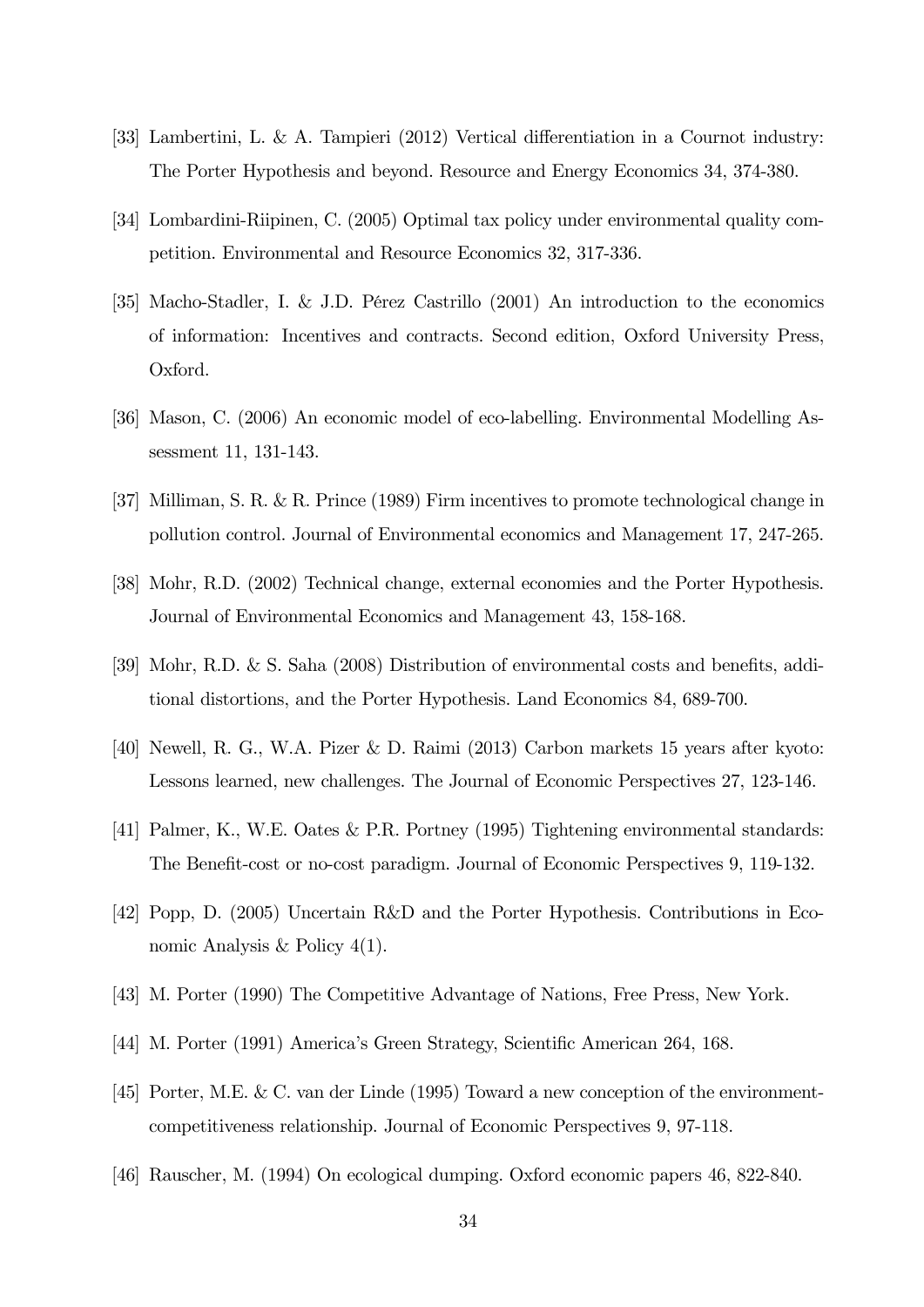- [47] Rege, M. (2000) Strategic policy and environmental quality: Helping the domestic industry to provide credible information. Environmental and Resource Economics 15, 279-296.
- [48] Rothfels, J. (2002) Environmental policy under Product Differentiation and Asymmetric Costs: Does Leapfrogging Occur and Is It Worth It?, in L. Marsiliani, M. Rauscher & C. Withagen (Eds.) Environmental Economics and the International Economy, Kluwer Academic Publishers, pp. 99-122.
- [49] Shaked, A. & J. Sutton (1982) Relaxing price competition through product differentiation. The Review of Economic Studies 49, 3-13.
- [50] Simpson, R. D. & R.L. Bradford III (1996) Taxing variable cost: Environmental regulation as industrial policy. Journal of Environmental Economics and Management 30, 282-300.
- [51] Spencer, B. J. & J.A. Brander (1983) International R&D rivalry and industrial strategy. The Review of Economic Studies 50, 707-722.
- [52] Tietenberg, T.L. (1998) Disclosure strategies for pollution control. Environmental and Resource Economics 11, 587-602.
- [53] Wagner, M. (2004) The Porter Hypothesis revisited: A literature review of theoretical models and empirical tests. Public Economics 0407014, EconWPA.
- [54] Xepapadeas, A. & A. de Zeeuw (1999) Environmental policy and competitiveness: the Porter Hypothesis and the composition of capital. Journal of Environmental Economics and Management 37, 165-182.